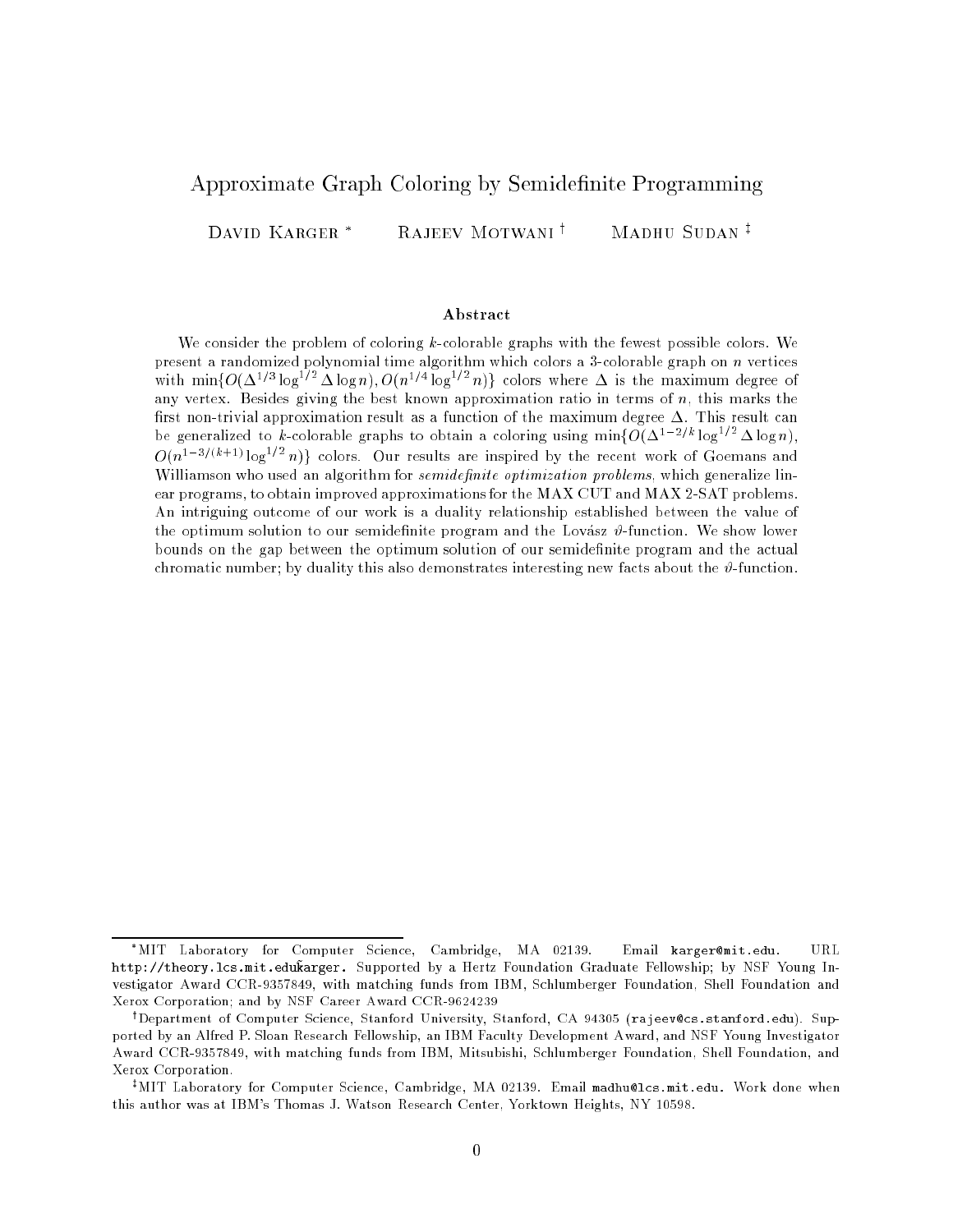#### 1 Introduction

A legal vertex coloring of a graph  $G(V, E)$  is an assignment of colors to its vertices such that no two adjacent vertices receive the same color. Equivalently, a legal coloring of G by k colors is a partition of its vertices into k independent sets. The minimum number of colors needed for such a coloring is called the chromatic number of G, and is usually denoted by  $\chi(G)$ . Determining the chromatic number of a graph is known to be NP-hard (cf. [20]).

Besides its theoretical signicance as a canonical NP-hard problem, graph coloring arises naturally in a variety of applications such as register allocation [11, 12, 13] and timetable/examination scheduling [8, 43]. In many applications which can be formulated as graph coloring problems, it suffices to find an *approximately optimum* graph coloring—a coloring of the graph with a small though non-optimum number of colors. This along with the apparent impossibility of an exact solution has led to some interest in the problem of approximate graph coloring. The analysis of approximation algorithms for graph coloring started with the work of Johnson [27] who shows that a version of the greedy algorithm gives an  $O(n/\log n)$ -approximation algorithm for k-coloring. Wigderson [42] improved this bound by giving an elegant algorithm which uses  $O(n^{1-1/(k-1)})$  colors to legally color a  $k$ -colorable graph. Subsequently, other polynomial time algorithms were provided by Blum [9] which use  $O(n^{3/8} \log^{8/5} n)$  colors to legally color an n-vertex 3-colorable graph. This result generalizes to coloring a k-colorable graph with  $O(n^{1-1/(k-4/3)}\log^{8/5}n)$  colors. The best known performance guarantee for general graphs is due to Halldórsson [25] who provided a polynomial time algorithm using a number of colors which is within a factor of  $O(n(\log \log n)^2/\log^3 n)$ of the optimum.

Recent results in the hardness of approximations indicate that it may be not possible to substantially improve the results described above. Lund and Yannakakis [34] used the results of Arora, Lund, Motwani, Sudan, and Szegedy [6] and Feige, Goldwasser, Lovász, Safra, and Szegedy [17] to show that there exists a (small) constant  $\epsilon > 0$  such that no polynomial time algorithm can approximate the chromatic number of a graph to within a ratio of  $n^{\circ}$  unless  $P = NP.$  The current hardness result for the approximation of the chromatic number is due to Feige and Kilian [18] and Håstad [26], who show that approximating it to within  $n^{1-\delta}$ , for any  $\delta > 0$ , would imply NP=RP (RP is the class of probabilistic polynomial time algorithms making one-sided error). However, none of these hardness results apply to the special case of the problem where the input graph is guaranteed to be k-colorable for some small k. The best hardness result in this direction is due to Khanna, Linial, and Safra [28] who show that it is not possible to color a 3-colorable graph with 4 colors in polynomial time unless  $P = NP$ .

In this paper we present improvements on the result of Blum. In particular, we provide a randomized polynomial time algorithm which colors a 3-colorable graph of maximum degree  $\Delta$ with  $\min\{O(\Delta^{1/3}\log^{1/2}\Delta\log n), O(n^{1/4}\log^{1/2}n)\}\$ colors; moreover, this can be generalized to kcolorable graphs to obtain a coloring using  $O(\Delta^{1-2/k} \log^{1/2} \Delta \log n)$  or  $O(n^{1-3/(k+1)} \log^{1/2} n)$  colors. Besides giving the best known approximations in terms of  $n$ , our results are the first non-trivial approximations given in terms of  $\Delta$ . Our results are based on the recent work of Goemans and Williamson [21] who used an algorithm for *semidefinite optimization problems* (cf.  $[23, 2]$ ) to obtain improved approximations for the MAX CUT and MAX 2-SAT problems. We follow their basic paradigm of using algorithms for semidefinite programming to obtain an optimum solution to a relaxed version of the problem, and a randomized strategy for "rounding" this solution to a feasible but approximate solution to the original problem. Motwani and Naor [37] have shown that the approximate graph coloring problem is closely related to the problem of nding a CUT COVER of the edges of a graph. Our results can be viewed as generalizing the MAX CUT approximation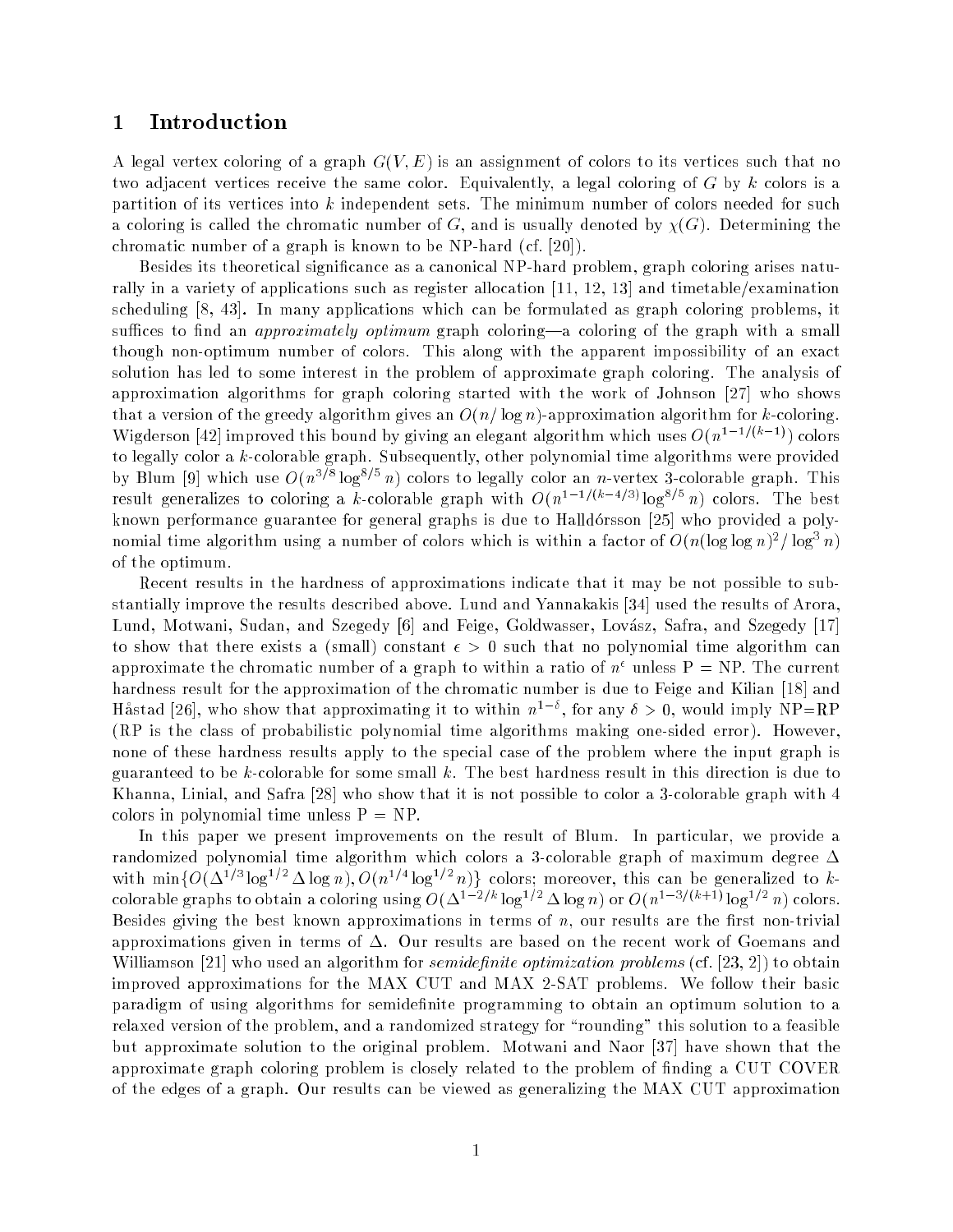algorithm of Goemans and Williamson to the problem of nding an approximate CUT COVER. In fact, our techniques also lead to improved approximations for the MAX  $k$ -CUT problem [19]. We also establish a duality relationship between the value of the optimum solution to our semidefinite program and the Lovász  $\vartheta$ -function [23, 24, 33]. We show lower bounds on the gap between the optimum solution of our semidefinite program and the actual chromatic number; by duality this also demonstrates interesting new facts about the  $\vartheta$ -function.

Alon and Kahale [4] use related techniques to devise a polynomial time algorithm for 3-coloring random graphs drawn from a "hard" distribution on the space of all 3-colorable graphs. Recently, Frieze and Jerrum [19] have used a semidefinite programming formulation and randomized rounding strategy essentially the same as ours to obtain improved approximations for the MAX  $k$ -CUT problem with large values of k. Their results required a more sophisticated version of our analysis, but for the coloring problem our results are tight up to poly-logarithmic factors and their analysis does not help to improve our bounds.

Semidefinite programming relaxations are an extension of the linear programming relaxation approach to approximately solving NP-complete problems. We thus present our work in the style of the classical LP-relaxation approach. We begin in Section 2 by defining a relaxed version of the coloring problem. Since we use a more complex relaxation than standard linear programming, we must show that the relaxed problem can be solved; this is done in Section 3. We then show relationships between the relaxation and the original problem. In Section 4, we show that (in a sense to be defined later) the value of the relaxation bounds the value of the original problem. Then, in Sections 5, 6, and 7, we show how a solution to the relaxation can be "rounded" to make it a solution to the original problem. Combining the last two arguments shows that we can find a good approximation. Section 3, Section 4, and Sections 5–7 are in fact independent and can be read in any order after the definitions in Section 2. In Section 8, we investigate the relationship between our fractional relaxations and the Lovász  $\vartheta$ -function, showing that they are in fact dual to one another. We investigate the approximation error inherent in our formulation of the chromatic number via semi-definite programming in Section 9.

#### 2 A Vector Relaxation of Coloring

In this section, we describe the relaxed coloring problem whose solution is in turn used to approximate the solution to the coloring problem. Instead of assigning colors to the vertices of a graph, we consider assigning (n-dimensional) unit vectors to the vertices. To capture the property of a coloring, we aim for the vectors of adjacent vertices to be "different" in a natural way. The vector  $k$ -coloring that we define plays the role that a hypothetical "fractional k-coloring" would play in a classical linear-programming relaxation approach to the problem. Our relaxation is related to the concept of an orthonormal representation of a graph [33, 23].

**Definition 2.1** Given a graph  $G = (V, E)$  on n vertices, and a real number  $k \geq 1$ , a vector kcoloring of G is an assignment of unit vectors  $u_i$  from the space  $\mathbb{R}^n$  to each vertex  $i \in V$ , such that for any two adjacent vertices  $i$  and  $j$  the dot product of their vectors satisfies the inequality

$$
\langle u_i, u_j \rangle \leq -\frac{1}{k-1}.
$$

The definition of an *orthonormal representation* [33, 23] requires that the given dot products be equal to zero, a weaker requirement than the one above.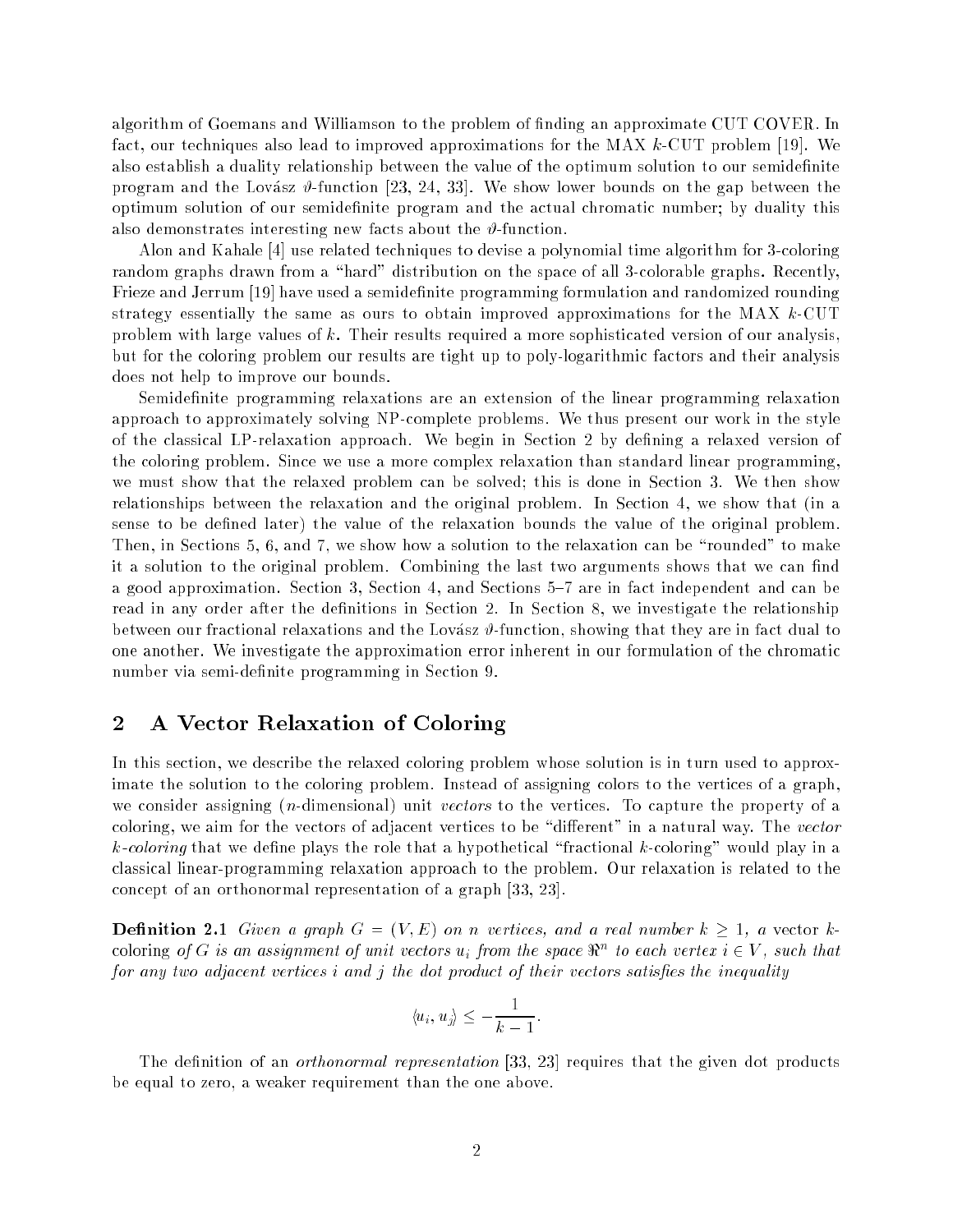# 3 Solving the Vector Coloring Problem

In this section we show how the vector coloring relaxation can be solved using semidefinite programming. The methods in this section closely mimic those of Goemans and Williamson [21].

To solve the problem, we need the following auxiliary definition.

**Definition 3.1** Given a graph  $G = (V, E)$  on n vertices, a matrix k-coloring of the graph is an  $n \times n$  symmetric positive semidefinite matrix M, with  $m_{ii} = 1$  and  $m_{ij} \leq -1/(k-1)$  if  $\{i,j\} \in E$ .

We now observe that matrix and vector k-colorings are in fact equivalent (cf. [21]). Thus, to solve the vector coloring relaxation it will suffice to find a matrix  $k$ -coloring.

Fact 3.1 A graph has a vector k-coloring if and only if it has matrix k-coloring. Moreover, a vector  $(k + \epsilon)$ -coloring can be constructed from a matrix k-coloring in time polynomial in n and  $\log(1/\epsilon)$ .

Note that an exact solution cannot be found, as some of the values in it may be irrational.

**Proof:** Given a vector k-coloring  $\{v_i\}$ , the matrix k-coloring is defined by  $m_{ij} = \langle v_i, v_j \rangle$ . For the other direction, it is well known that for every symmetric positive definite matrix  $M$  there exists a square matrix U such that  $UU^T = M$  (where  $U^T$  is the transpose of U). The rows of U are vectors  ${u_i}_{i=1}^n$  that form a vector k-coloring of G.

An  $\delta$ -close approximation to the matrix U can be found in time polynomial in n and log(1/ $\delta$ ) can be found using the *Incomplete Cholesky Decomposition* [21, 22]. (Here by  $\delta$ -close we mean a matrix U' such that  $U'U'' - M$  has  $L_{\infty}$  norm less than  $\delta$ .) This in turn gives a vector  $(k + \epsilon)$ coloring of the graph, provided  $\delta$  is chosen appropriately. **The Second Service** 

**Lemma 3.2** If a graph G has a vector k-coloring then a vector  $(k + \epsilon)$ -coloring of the graph can be constructed in time polynomial in k, n, and  $\log(1/\epsilon)$ .

**Proof:** Our proof is similar to those of Lovász [33] and Goemans-Williamson [21]. We construct a semidefinite optimization problem (SDP) whose optimum is  $-1/(k - 1)$  when k is the smallest real number such that a matrix k-coloring of G exists. The optimum solution also provides a matrix k-coloring of  $G$ .

minimize  $\alpha$ 

where  ${m_{ij}}$  is positive semidefinite subject to  $m_{ij} \leq \alpha$  if  $(i, j) \in E$  $m_{ij}$  =  $m_{ji}$  $m_{ii}$  = 1.

Consider a graph which has a vector (and matrix)  $k$ -coloring. This means there is a solution to the above semidefinite program with  $\alpha = -1/(k-1)$ . The ellipsoid method or other interior point based methods [23, 2] can be employed to find a feasible solution where the value of the objective is at most  $-1/(k - 1) + \delta$  in time polynomial in n and log  $1/\delta$ . This implies that for all  $\{i, j\} \in E$ ,  $m_{ij}$  is at most  $\delta - 1/(k - 1)$ , which is at most  $-1/(k + \epsilon - 1)$  for  $\epsilon = 2\delta(k - 1)^2$ , provided  $\delta \leq 1/2(k - 1)$ . Thus a matrix  $(k + \epsilon)$ -coloring can be found in time polynomial in k, n and  $log(1/\epsilon)$ . From the matrix coloring, the vector coloring can be found in polynomial time as was noted in the previous lemma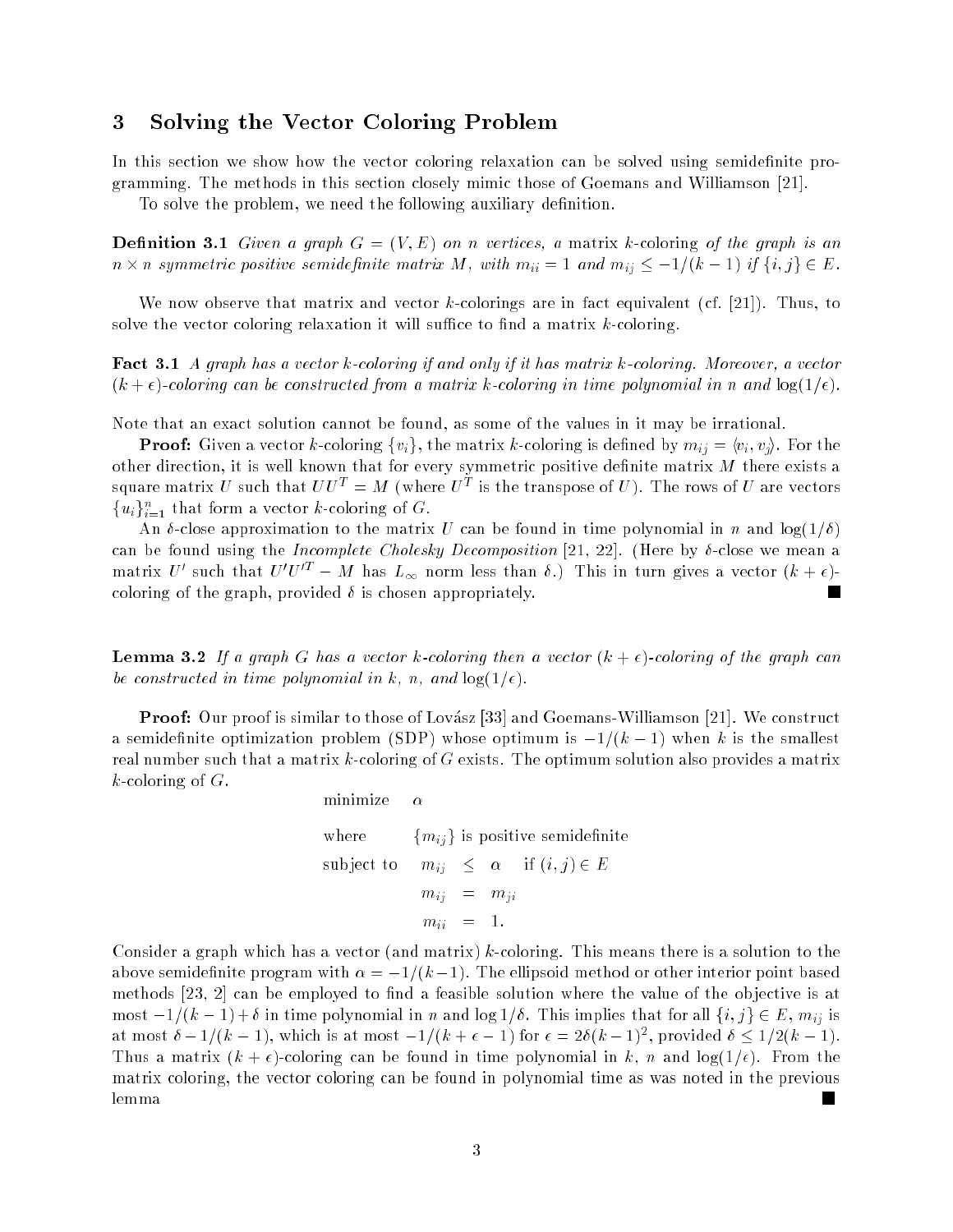# 4 Relating Original and Relaxed Solutions

In this section, we show that our vector coloring problem is a useful relaxation because the solution to it is related to the solution of the original problem. In order to understand the quality of the relaxed solution, we need the following geometric lemma:

**Lemma 4.1** For all positive integers k and n such that  $k \leq n+1$ , there exist k unit vectors in  $\mathbb{R}^n$ such that the dot product of any distinct pair is  $-1/(k - 1)$ .

**Proof:** Clearly it suffices to prove the lemma for  $n = k - 1$ . (For other values of n, we make the coordinates of the vectors 0 in all but the first  $k-1$  coordinates.) We begin by proving the claim for  $n = k$ . We explicitly provide unit vectors  $v_i^{(n)}$  $v_1^{\langle \cdot \rangle}, \ldots, v_k^{\langle \cdot \rangle} \in \Re^{\kappa-1}$  such that  $\langle v_i^{\langle \cdot \rangle} \rangle$  $\langle i^{(k)}, v_j^{(k)} \rangle \leq -1/(k-1)$ for  $i \neq j$ . The vector  $v_i^{(k)}$  $i$  is a set of  $i$  $\sqrt{\frac{1}{k(k-1)}}$  in all coordinates except the *i*th coordinate. In the *i*th coordinate  $v^{\gamma\gamma}$  $\binom{k}{i}$  is  $\sqrt{\frac{k-1}{k}}$  $k$  is the vectors are unit length and the vectors are unit length and that the vectors are unit length and that the vectors are unit length and the vectors are unit length and the vectors are unit length and the vectors products are exactly  $\frac{1}{1-\frac{1}{2}}$ .

As given, the vectors are in a k-dimensional space. Note, however, that the dot product of each vector with the all-1's vector is 0. This shows that all k of the vectors are actually in a (k-1)-dimensional hyperplane of the k-dimensional space. This proves the lemma.

#### Corollary 4.2 Every k-colorable graph G has a vector k-coloring.

**Proof:** Bijectively map the  $k$  colors to the  $k$  vectors defined in the previous lemma.

 $\overline{\phantom{a}}$ 

Note that a graph is vector 2-colorable if and only if it is 2-colorable. Lemma 4.1 is tight in that it provides the best possible value for minimizing the maximum dot-product among  $k$  unit vectors. This can be seen from the following lemma.

**Lemma 4.3** Let  $G$  be vector  $k$ -colorable and let  $i$  be a vertex in  $G$ . The induced subgraph on the neighbors of i is vector  $(k - 1)$ -colorable.

**Proof:** Let  $v_1, \ldots, v_n$  be a vector k-coloring of G and assume without loss of generality that  $v_i = (1,0,0,\ldots,0)$ . Associate with each neighbor j of i a vector  $v'_i$  obtained by projecting  $v_j$  onto coordinates 2 through  $n$  and then scaling it up so that  $v_j$  has unit length. It sumces to show that for any two adjacent vertices  $j$  and  $j'$  in the neighborhood of  $i, \langle v'_i, v'_{i'} \rangle \leq -1/(k-2).$ 

Observe first that the projection of  $v_j$  onto the first coordinate is negative and has magnitude at least  $1/(k-1)$ . This implies that the scaling factor for  $v_i'$  is at least  $\frac{k-1}{\sqrt{k(l)}}$  $k(k-2)$ 

$$
\langle v'_j, v'_j \rangle \le \frac{(k-1)^2}{k(k-2)} (\langle v_j, v_{j'} \rangle - \frac{1}{(k-1)^2}) \le \frac{-1}{k-2}.
$$

A simple induction using the above lemma shows that any graph containing a  $(k + 1)$ -clique is not k-vector colorable. Thus the "vector chromatic number" lies between between the clique and chromatic number. This also shows that the analysis of Lemma 4.1 is tight in that  $-1/(k - 1)$  is the minimum possible value of the maximum of the dot-products of k vectors.

In the next few sections we prove the harder part, namely, if a graph has a vector  $k$ -coloring then it has an  $O(\Delta^{1-2/k})$  and an  $O(n^{1-3/(k+1)})$ -coloring.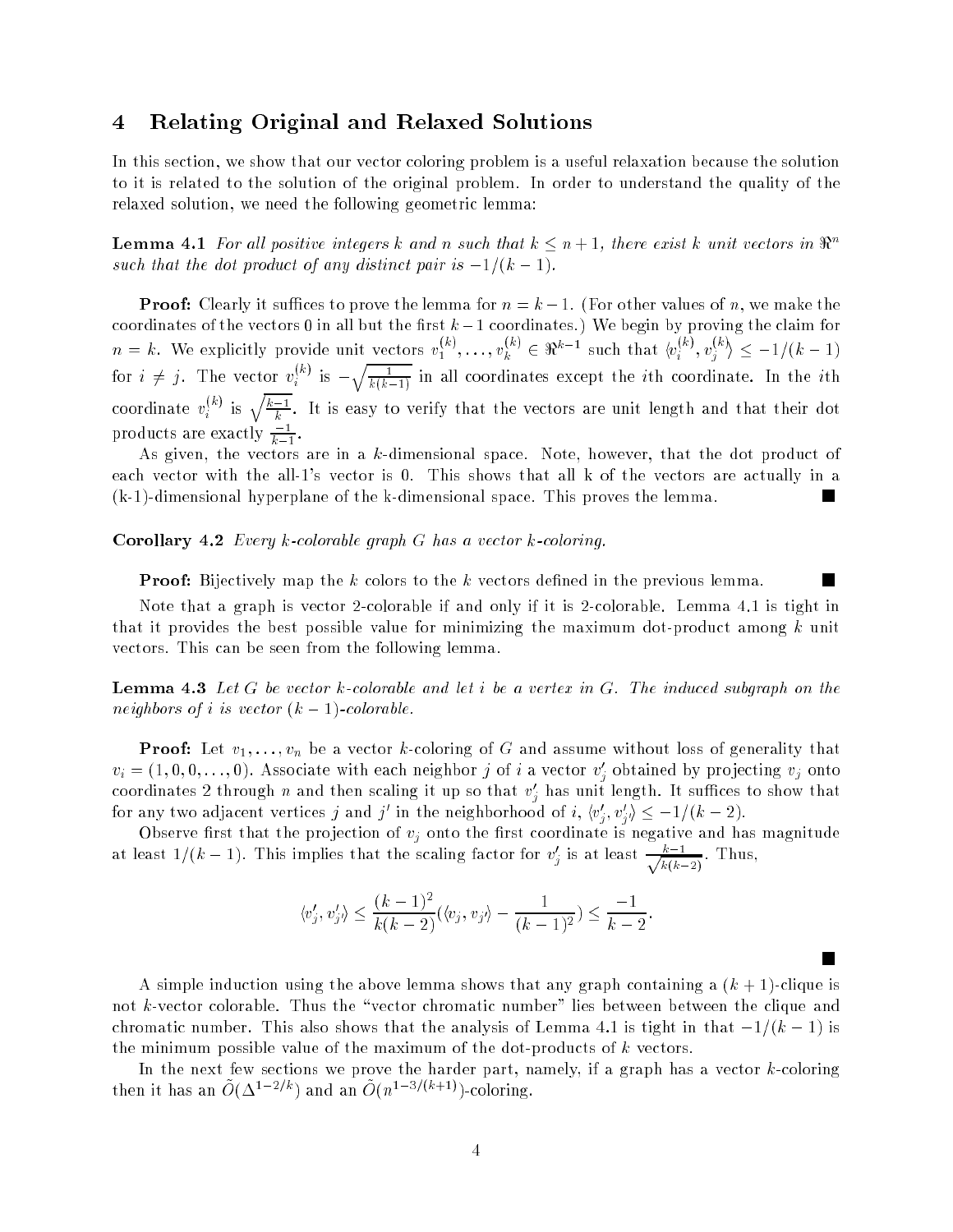# 5 Semicolorings

Given the solution to the relaxed problem, our next step is to show how to "round" the solution to the relaxed problem in order to get a solution to the original problem. Both of the rounding techniques we present in the following sections produce the coloring by working through an almost legal *semicoloring* of the graph, as defined below.

**Definition 5.1** A k-semicoloring of a graph  $G$  is an assignment of k colors to the at least half it vertices such that no two adjacent vertices are assigned the same color.

An algorithm for semicoloring leads naturally to a coloring algorithm as shown by the following lemma. The algorithm uses up at most a logarithmic factor more colors than the semicoloring algorithm. Furthermore, we do not even lose this logarithmic factor if the semicoloring algorithm uses a polynomial number of colors (which is what we will show we use).

**Lemma 5.1** If an algorithm A can  $k_i$ -semicolor any *i*-vertex subgraph of graph G in randomized polynomial time, where  $k_i$  increases with i, then A can be used to  $O(k_n \log n)$ -color G. Furthermore, if there exists  $\epsilon > 0$  such that for all i,  $k_i = \Omega(i^{\epsilon})$ , then A can be used to color G with  $O(k_n)$  colors.

**Proof:** We show how to construct a coloring algorithm  $A'$  to color any subgraph H of G. A' starts by using A to semicolor  $H$ . Let S be the subset of vertices which have not been assigned a color by A. Observe that  $|S| \leq |V(H)|/2$ . A' fixes the colors of vertices not in S, and then recursively colors the induced subgraph on S using a new set of colors.

Let  $c_i$  be the maximum number of colors used by  $A'$  to color any *i*-vertex subgraph. Then  $c_i$ satisfies the recurrence

$$
c_i \leq c_{i/2} + k_i
$$

It is easy to see that this any  $c_i$  satisfying this recurrence, must satisfy  $c_i \leq k_i \log i$ . In particular this implies that  $c_n \leq O(k_n \log n)$ . Furthermore for the case where  $k_i = \Omega(i^{\epsilon})$  the above recurrence is satisfied only when  $c_i = \Theta(k_i)$ .

Using the above lemma, we devote the next two sections to algorithms for transforming vector colorings into semicolorings.

# 6 Rounding via Hyperplane Partitions

We now focus our attention on vector 3-colorable graphs, leaving the extension to general k for later. Let  $\Delta$  be the maximum degree in a graph G. In this section, we outline a randomized rounding scheme for transforming a vector 3-coloring of G into an  $O(\Delta^{\log_3 2})$ -semicoloring, and thus into an  $O(\Delta^{\log_3 2}\log n)$ -coloring of G. Combining this method with a technique of Wigderson [42] vields an  $O(n^{0.386})$ -coloring of G. The method is based on [21] and is weaker than the method we describe in the following section; however, it introduces several of the ideas we will use in the more powerful algorithm.

Assume we are given a vector 3-coloring  $\{v_i\}_{i=1}^n$  . Recall that the unit vectors  $v_i$  and  $v_j$  associated with an adjacent pair of vertices i and j have a dot product of at most  $-1/2$ , implying that the angle between the two vectors is at least  $2\pi/3$  radians (120 degrees).

**Definition 6.1** Consider a hyperplane  $H$ . We say that  $H$  separates two vectors if they do not lie on the same side of the hyperplane. For any edge  $\{i, j\} \in E$ , we say that the hyperplane H cuts the edge if it separates the vectors  $v_i$  and  $v_j$ .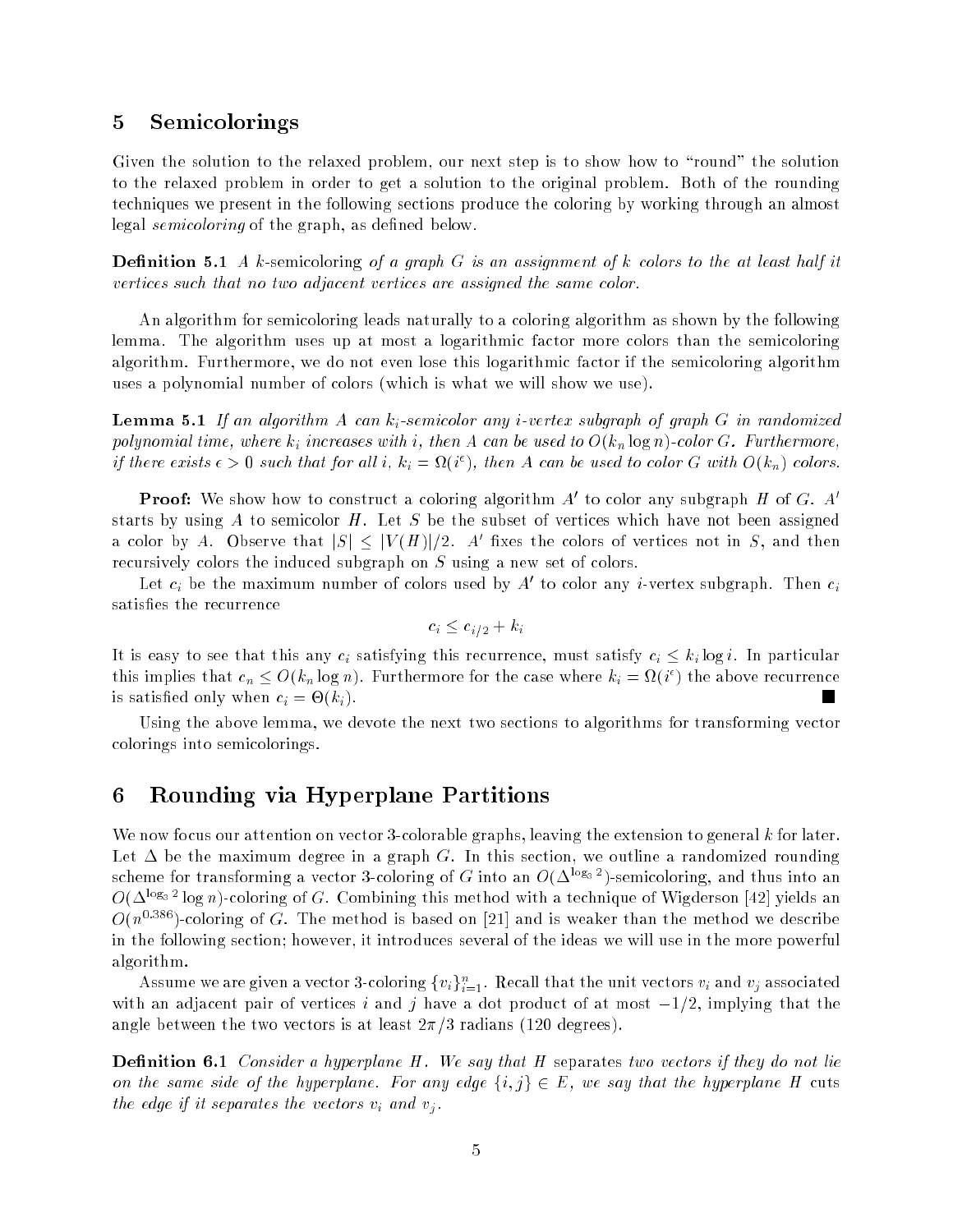In the sequel, we use the term *random hyperplane* to denote the unique hyperplane containing the origin and having as its normal a random unit vector  $v$  uniformly distributed on the unit sphere  $S_n$ . The following lemma is a restatement of Lemma 1.2 of Goemans-Williamson [21].

**Lemma 6.1 (Goemans-Williamson [21])** Given two vectors at an angle of  $\theta$ , the probability that they are separated by a random hyperplane is exactly  $\theta/\pi$ .

We conclude that give a vector 3-coloring, for any edge  $\{i, j\} \in E$ , the probability that a random hyperplane cuts the edge is exactly  $2/3$ . It follows that the expected fraction of the edges in G which are cut by a random hyperplane is exactly  $2/3$ . Suppose that we pick r random hyperplanes independently. Then, the probability that an edge is not cut by one of these hyperplanes is  $(1/3)^r,$ and the expected fraction of the edges not cut is also  $(1/3)^r$ .

We claim that this gives us a good semicoloring algorithm for the graph  $G$ . Notice that r hyperplanes can partition  $\mathcal{H}^\circ$  into at most 2r distinct regions. (For  $r$   $\leq$   $n$  this is tight since  $r$ hyperplanes create exactly 2° regions.) An edge is cut by one of these  $r$  hyperplanes if and only if the vectors associated with its end-points lie in distinct regions. Thus, we can associate a distinct color with each of the 2<sup>r</sup> regions and give each vertex the color of the region containing its vector. The expected number of edges whose end-points have the same color is  $(1/3)^{r}m$ , where m is the number of edges in E.

**Theorem 6.2** If a graph has a vector 3-coloring, then it has an  $O(\Delta^{\log_2 2})$ -semicoloring which can be constructed from the vector 3-coloring in polynomial time with high probability.

**Proof:** We use the random hyperplane method just described. Fix  $r = 2 + |\log_3\Delta|,$  and note that  $(1/3)^r \leq 1/9\Delta$  and that  $2^r = O(\Delta^{\log_3 2})$ . As noted above, r hyperplanes chosen independently at random will cut an edge with probability  $1-1/9\Delta$ . Thus the expected number of edges which are not cut is  $m/9\Delta \leq n/18 < n/8$ , since the number of edges is at most  $n\Delta/2$ . By Markov's inequality (cf. [38], page 46), the probability that the number of uncut edges is more than twice the expected value is at most  $1/2$ . Thus, with probability at least  $1/2$  we get a coloring with at most  $n/4$  uncut edges. Delete one endpoint of each such edge leaves a set of  $3n/4$  colored vertices with no uncut edges-ie, a semicoloring.

Repeating the entire process t times means that we will find a  $O(\Delta^{\log_3 2})$ -semicoloring with probability at least  $1-1/2^t$ .

Noting that log<sub>3</sub> 2  $<$  0.631 and that  $\Delta \le n,$  this theorem and Lemma 5.1 implies a semicoloring using  $O(n^{0.631})$  colors.

By varying the number of hyperplanes, we can arrange for a tradeoff between the number of colors used and the number of edges that violate the resulting coloring. This may be useful in some applications where a nearly legal coloring is good enough.

#### 6.1 Wigderson's Algorithm

Our coloring can be improved using the following idea due to Wigderson [42]. Fix a threshold value  $\delta$ . If there exists a vertex of degree greater than  $\delta$ , pick any one such vertex and 2-color its neighbors (its neighborhood is vector 2-colorable and hence 2-colorable). The colored vertices are removed and their colors are not used again. Repeating this as often as possible (or until half the vertices are colored) brings the maximum degree below  $\delta$  at the cost of using at most  $2n/\delta$  colors. Thus, we can obtain a semicoloring using  $O(n/\delta + \delta^{0.631})$  colors. The optimum choice of  $\delta$  is around  $n^{0.613}$ , which implies a semicoloring using  $O(n^{0.387})$  colors. This semicoloring can be used to legally color G using  $O(n^{0.387})$  colors by applying Lemma 5.1.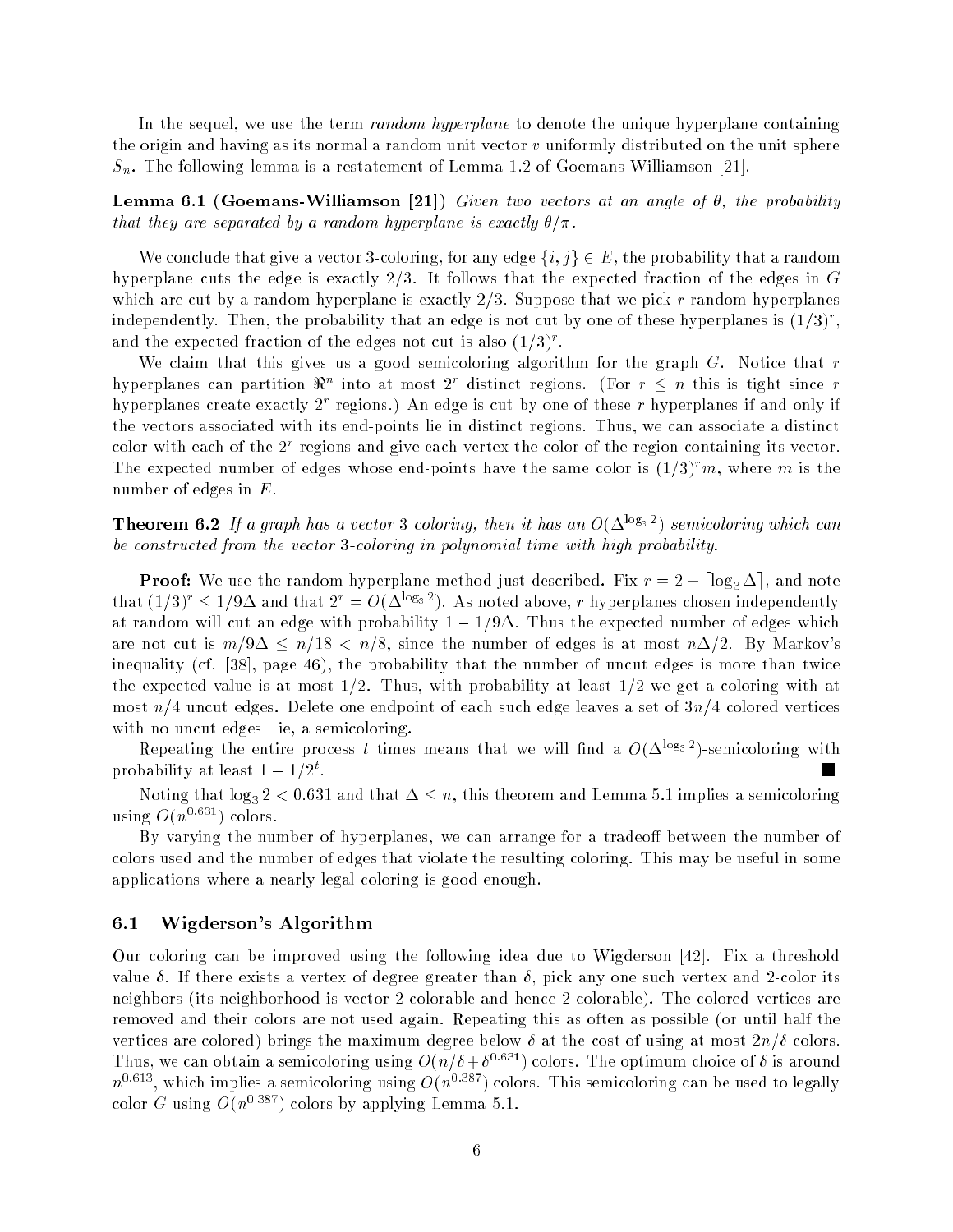**Corollary 6.3** A 3-colorable graph with n vertices can be colored using  $O(n^{0.387})$  colors by a polynomial time randomized algorithm.

The bound just described is (marginally) weaker than the guarantee of a  $O(n^{0.375})$  coloring due to Blum [9]. We now improve this result by constructing a semicoloring with fewer colors.

# 7 Rounding via Vector Pro jections

In this section we start by proving the following more powerful version of Theorem 6.2. A simple application of Wigderson's technique to this algorithm yields our final coloring algorithm.

**Lemma 7.1** For every integer function  $k = k(n)$ , a vector k-colorable graph with maximum degree  $\Delta$  can be semi-colored with at most  $O(\Delta^{1-2/k}\sqrt{\ln \Delta})$  colors in probabilistic polynomial time.

As in the previous section, this has immediate consequences for approximate coloring.

Given a vector  $k$ -coloring, we show that it is possible to extract an independent set of size  $\Omega(n/(\Delta^{1-2/k}\sqrt{\ln \Delta}))$ . If we assign one color to this set and recurse on the rest, we will end up using  $O(\Delta^{1-2/k}\sqrt{\ln \Delta})$  colors in all to assign colors to half the vertices and the result follows. To find such a large independent set, we give a randomized procedure for selecting an induced subgraph with n' vertices and m' edges such that  $E[n'-m'] = \Omega(n/(\Delta^{1-2/k}\sqrt{\ln \Delta}))$ . It follows that with a polynomial number of repeated trials, we have a high probability of choosing a subgraph with  $n'-m' = \Omega(n/(\Delta^{1-2/k}\sqrt{\ln \Delta}))$ . Given such a graph, we can delete one endpoint of each edge, leaving an independent set of size  $n'-m'=\Omega(n/(\Delta^{1-2/k}\sqrt{\ln \Delta}))$ , as desired.

We now give the details of the construction. Suppose we have a vector  $k$ -coloring assigning unit vectors  $v_i$  to the vertices. We fix a parameter  $c = c_{k,\Delta}$  to be specified later. We choose a random  $n$ -dimensional vector  $r$  according to a distribution to be specified soon. The subgraph consists of all vertices i with  $v_i \cdot r \geq c$ . Intuitively, since endpoints of an edge have vectors pointing away from each other, if the vector associated with a vertex has a large dot product with r, then the vector corresponding to an adjacent vertex will not have such a large dot product with  $r$  and hence will not be selected. Thus, only a few edges are likely to be in the induced subgraph on the selected set of vertices.

To complete the specication of this algorithm and to analyze it, we need some basic facts about some probability distributions in  $\pi^-.$ 

#### 7.1 Probability Distributions in  $\mathbb{R}^n$

Recall that the *standard normal distribution* has the density function  $\phi(x) = \frac{1}{\sqrt{2}}$  $rac{1}{2\pi}e^{-x^2/2}$  with distribution function  $\Phi(x)$ , mean 0, and variance 1. A random vector  $r = (r_1, \ldots, r_n)$  is said to have the *n*-dimensional standard normal distribution if the components  $r_i$  are independent random variables, each component having the standard normal distribution. It is easy to verify that this distribution is spherically symmetric, in that the direction specified by the vector  $r$  is uniformly distributed. (Refer to Feller [14, v. II], Knuth [31, v. 2], and Renyi [39] for further details about the higher dimensional normal distribution.)

Subsequently, the phrase "random  $d$ -dimensional vector" will always denote a vector chosen from the d-dimensional standard normal distribution. A crucial property of the normal distribution which motivates its use in our algorithm is the following theorem paraphrased from Rényi [39] (see also Section III.4 of Feller [14, v. II]).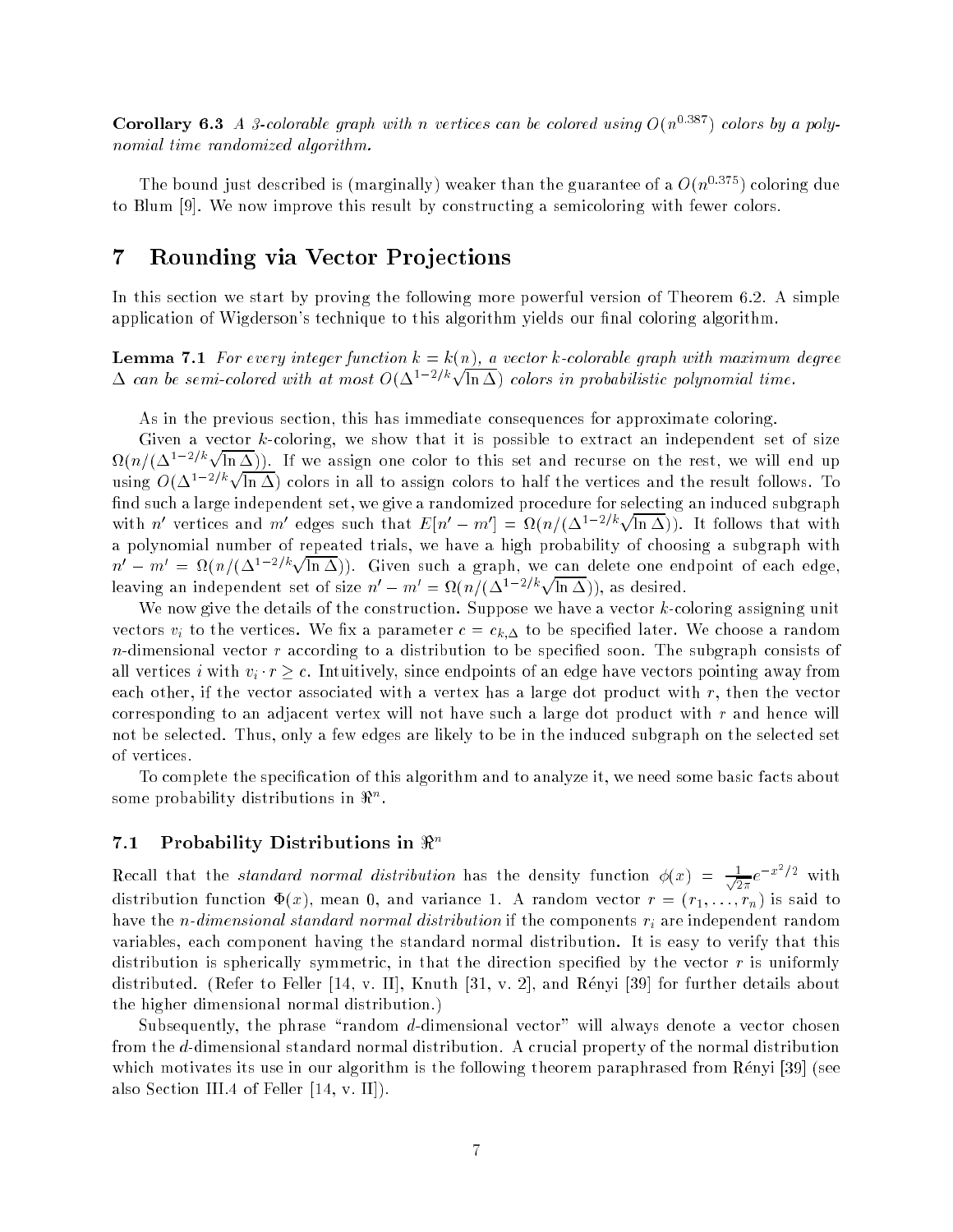**Theorem 7.2 (Theorem IV.16.3 [39])** Let  $r = (r_1, \ldots, r_n)$  be a random n-dimensional vector. The projections of r onto two lines  $\ell_1$  and  $\ell_2$  are independent (and normally distributed) if and only if  $\ell_1$  and  $\ell_2$  are orthogonal.

Alternatively, we can say that under any rotation of the coordinate axes, the projections of  $r$ along these axes are independent standard normal variables. In fact, it is known that the only distribution with this strong spherical symmetry property is the n-dimensional standard normal distribution. The latter fact is precisely the reason behind this choice of distribution1 in our algorithm. In particular, we will make use of the following corollary to the preceding theorem.

**Corollary 7.3** Let u be any unit vector in  $\mathfrak{n}^{\alpha}$ . Let  $r = (r_1, \ldots, r_n)$  be a random vector (of i.i.d. standard normal variables). The projection of r along u, given by dot product  $\langle u, r \rangle$ , is distributed according to the standard (1-dimensional) normal distribution.

It turns out that even if  $r$  is a random  $n$ -dimensional unit vector, the above corollary still holds in the limit: as n grows, the projections of r on orthogonal lines approach (scaled) independent normal distributions. Thus using a random unit vectors for our pro jection turns out to be equivalent to using random normal vectors in the limit, but is messier to analyze.

Let  $N(x)$  denote the tail of the standard normal distribution. I.e.,

$$
N(x) = \int_x^{\infty} \phi(y) \, dy.
$$

We will need the following well-known bounds on the tail of the standard normal distribution. (See, for instance, Lemma VII.2 of Feller [14, v. I].)

Lemma 7.4 For every  $x > 0$ ,

$$
\phi(x)\left(\frac{1}{x}-\frac{1}{x^3}\right) < N(x) < \phi(x) \cdot \frac{1}{x}
$$

**Proof:** The proof is immediate from inspection of the following equations relating the three quantities in the desired inequality to integrals involving  $\phi(x)$ , and the fact  $\phi(x)/x$  is finite for every  $x > 0$ .

$$
\phi(x) \left(\frac{1}{x} - \frac{1}{x^3}\right) = \int_x^{\infty} \phi(y) \left(1 - \frac{3}{y^4}\right) dy,
$$
  

$$
N(x) = \int_x^{\infty} \phi(y) dy,
$$
  

$$
\phi(x) \cdot \frac{1}{x} = \int_x^{\infty} \phi(y) \left(1 + \frac{1}{y^2}\right) dy.
$$

<sup>1</sup> Readers familiar with physics will see the connection to Maxwell's law on the distribution of velocities of molecules in X". Maxwell started with the assumption that in *every* Cartesian coordinate system in X", the three components of the velocity vector are mutually independent and had expectation zero. Applying this assumption to rotations of the axes, we conclude that the velocity components must be independent normal variables with identical variance. This immediately implies Maxwell's distribution on the velocities.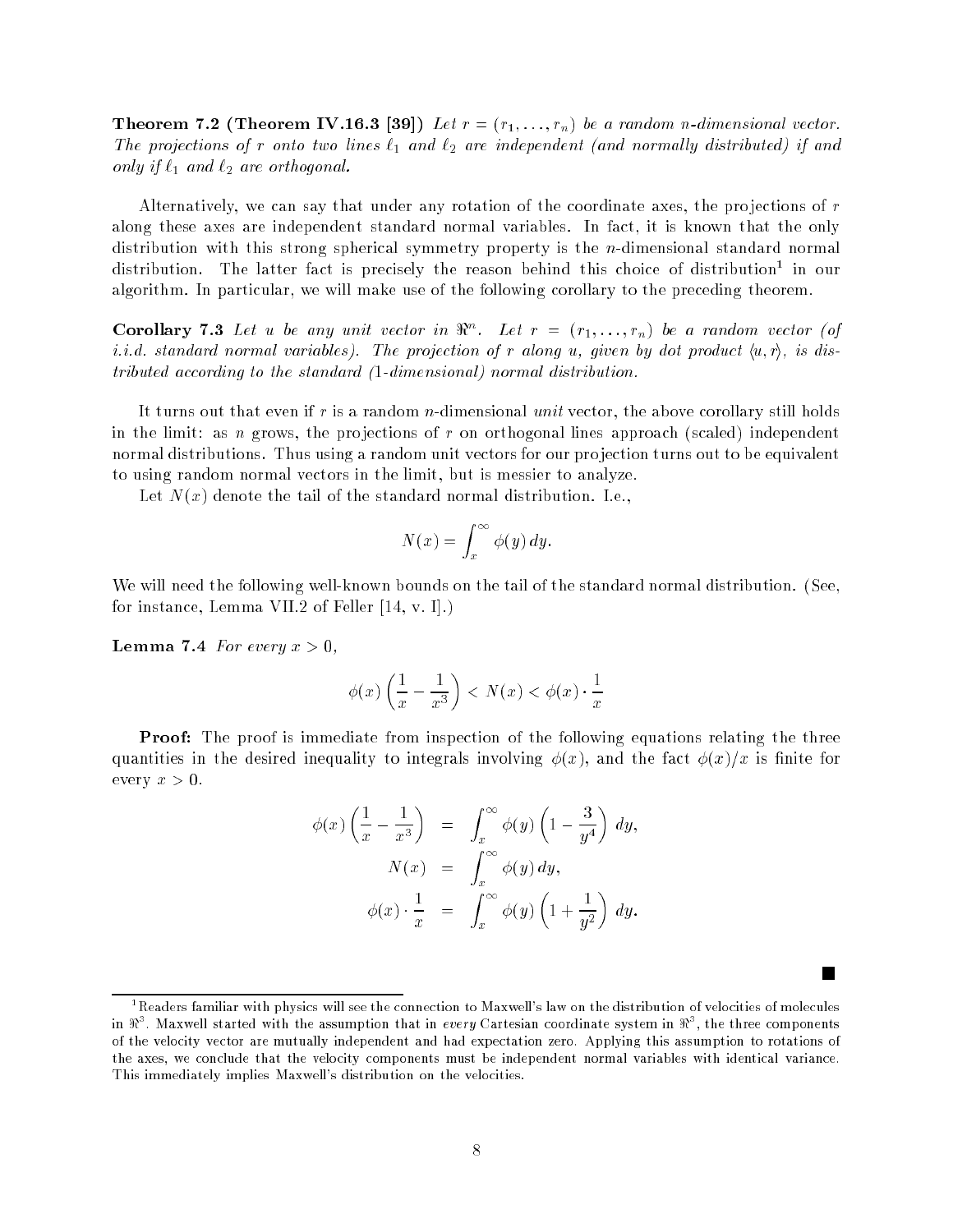#### 7.2 The Analysis

We are now ready to complete the specification of the coloring algorithm. Recall that our goal is to repeatedly identify, color and delete large independent sets from the graph. We actually set an easier intermediate goal: nnd an induced subgraph with a large number  $n^\prime$  of edges and a number  $m~\ll~n~$  of vertices. Since each edge only covers 2 vertices, the induced subgraph has  $n~-~2m$ vertices with no incident edges. These vertices form an independent set that can be colored and removed.

As discussed above, to find this sparse graph, we choose a random vector  $r$  and take all vertices whose dot product with  $r$  exceeds a certain value  $c$ . Let the induced subgraph on these vertices have no vertices and  $m^{\circ}$  edges. We show that for sumclently larger c,  $n^{\circ} \gg m^{\circ}$  and we get an independent set of size roughly  $n^{\cdot}$  . Intuitively, this is true for the following reason. Any particular vertex has some particular probability  $p = p(c)$  of landing near r and thus being "captured" into our set. However, if two vertices are adjacent, the probability that they both land near  $r$  is quite small because the vector coloring has placed them far apart.

For example, in the case of 3-coloring, when the probability that a vertex is chosen is p, the probability that both endpoints of an edge are chosen is roughly  $p\, \hat{\,}$  . It follows that we end up capturing (in expectation) a set of pn vertices that contains (in expectation) only  $p^4m < p^4\Delta n$ edges in a degree- $\Delta$  graph. In such a set, at least  $pn - p^4 \Delta n$  of the vertices have no incident edges, and thus form an independent set. We would like this independent set to be large. Clearly, we need to make  $p$  small enough to ensure  $p^*\Delta n \ll pn$ , meaning  $p \ll \Delta^{-\epsilon/2}$ . Taking  $p$  much smaller only decreases the size of the independent set, so it turns out that our best choice is to take  $p \approx \Delta^{-1/3}/2,$ yielding an indpendent set of size  $\mathcal{U}(n\Delta^{-1})$  ). Repeating this capture process many times therefore achieves an  $O(\Delta^{1/3})$  coloring.

We now formalize this intuitive argument. The vector  $r$  will be a random  $n$ -dimensional vector. We precisely compute the expectation of  $n$  , the number of vertices captured, and the expectation of  $m$  , the number of edges in the induced graph of the captured vertices. We first show that when  $r$  is a random normal vector and our projection threshold is  $c,$  the expectation of  $n^\prime-m^\prime$  exceeds  $n(N(c) - \Delta N(ac))$  for a certain constant a depending on the vector chromatic number. We also show that  $N(ac)$  grows roughly as  $N(c)^{a^2}$ . (For the case of 3-coloring we have  $a = 2$ , and thus if  $N(c) = p$ , then  $N(ac) \approx p^4$ .) By picking a sufficiently large c, we can find an independent set of size  $\Omega(N(c))$ . (In the following lemma, n' and m' are functions of c: we do not make this dependence explicit.)

**Lemma 7.5** Let 
$$
a = \sqrt{\frac{2(k-1)}{k-2}}
$$
. Then for any c,  

$$
E[n' - m'] > n(N(c) - \Delta N(ac)/2).
$$

**Proof:** We first bound  $E[n']$  from below. Consider a particular vertex i with assigned vector  $v_i$ . The probability that it is in the selected set is just  $P[v_i \cdot r \ge c]$ . By Corollary 7.3,  $v_i \cdot r$  is normally distributed and thus this probability is  $N(c)$ . By linearity of expectations, the expected number of selected vertices  $E[n'] = nN(c)$ .

Now we bound  ${\bm E}\left[m\right]$  from above. Consider an edge with endpoint vectors  $v_1$  and  $v_2$ . The probability that this edge is in the induced subgraph is the probability that both endpoints are selected, which is

$$
\begin{array}{rcl}\n\mathbf{P}[v_1 \cdot r \geq c \text{ and } v_2 \cdot r \geq c] & \leq & \mathbf{P}[(v_1 + v_2) \cdot r \geq 2c] \\
& = & \mathbf{P}\left[\frac{v_1 + v_2}{\|v_1 + v_2\|} \cdot r \geq \frac{2c}{\|v_1 + v_2\|}\right]\n\end{array}
$$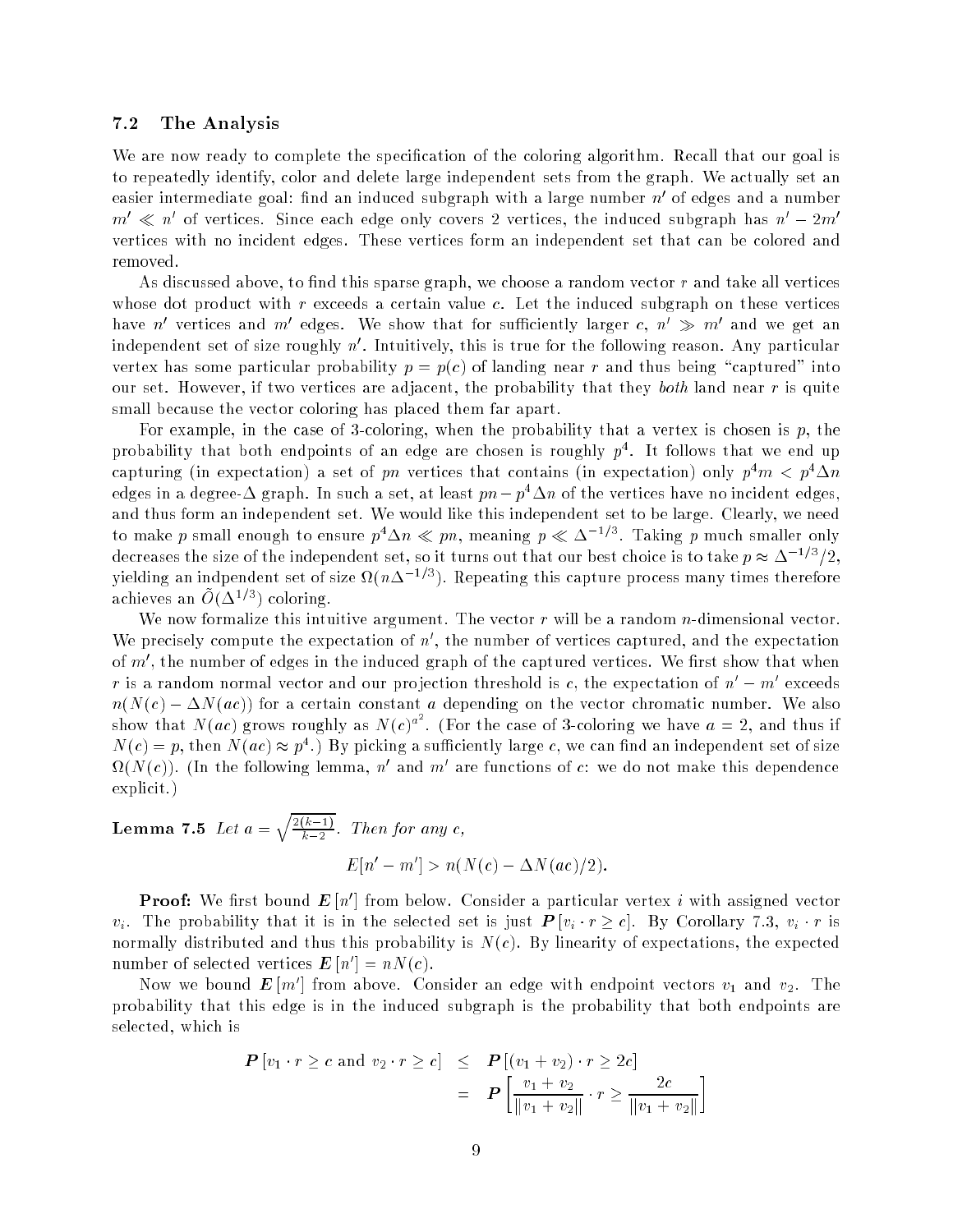$$
= N\left(\frac{2c}{\|v_1 + v_2\|}\right),
$$

where the expression follows from Corollary 7.3 applied to the preceding probability expression. We now observe that

$$
||v_1 + v_2|| = \sqrt{v_1^2 + v_2^2 + 2v_1 \cdot v_2}
$$
  
\n
$$
\leq \sqrt{2 - 2/(k - 1)}
$$
  
\n
$$
= \sqrt{2(k - 2)/(k - 1)}
$$
  
\n
$$
= 1/a.
$$

It follows that the probability that both endpoints of an edge are selected is at most  $N(ac)$ . If the graph has maximum degree  $\Delta$ , then the total number of edges is at most  $n\Delta/2$ . Thus the expected number of selected edges,  $\boldsymbol{E}\,[m'],$  is at most  $n\Delta N(ac)/2.$ 

Combining the previous arguments, we deduce that

$$
\mathbf{E}\left[n'-m'\right] \geq nN(c) - n\Delta N(ac)/2.
$$

 $\overline{\phantom{a}}$ 

We now determine the a c such that  $\Delta N(ac) < N(c)$ . This will give us an expectation of at least  $N(c)/2$  in the above lemma. Using the bounds on  $N(x)$  in Lemma 7.4, we find that

$$
\frac{N(c)}{N(ac)} \ge \frac{\left(\frac{1}{c} - \frac{1}{c^3}\right)e^{-c^2/2}}{e^{-a^2c^2/2}/ac}
$$
\n
$$
= a\left(1 - \frac{1}{c^2}\right)e^{(a^2-1)c^2/2}
$$
\n
$$
\ge \sqrt{2}\left(1 - \frac{1}{c^2}\right)e^{(a^2-1)c^2/2}
$$

(The last equation holds since  $a = \sqrt{2(k-1)/(k-2)} > \sqrt{2}$ .) Thus if we choose c so that  $1-1/c^2 \ge$ <sup>p</sup> 1  $\frac{1}{2}$  and  $e^{(a^2-1)c^2/2}\geq \Delta,$  then we get  $\Delta N(ac)< N(c).$  Both conditions are satisfied, for sufficiently large  $\Delta$ , if we set

$$
c = \sqrt{2\frac{(k-2)}{k}\ln \Delta}.
$$

(For smaller values of  $\Delta$  we can use the greedy  $\Delta + 1$ -coloring algorithm to get a color the graph with a bounded number of colors, where the bound is independent of  $n$ .)

For this choice of  $c$ , we find that the independent set that is found has size at least

$$
\begin{array}{rcl} E\left[n'-m'\right] & \geq & nN(c)/2\\ & \geq & \Omega\left(n e^{-c^2/2}\left(\frac{1}{c} - \frac{1}{c^3}\right)\right) \\ & \geq & \Omega\left(\frac{n}{\Delta^{1-\frac{2}{k}}\sqrt{\ln\Delta}}\right) \end{array}
$$

as desired. This concludes the proof of Lemma 7.1.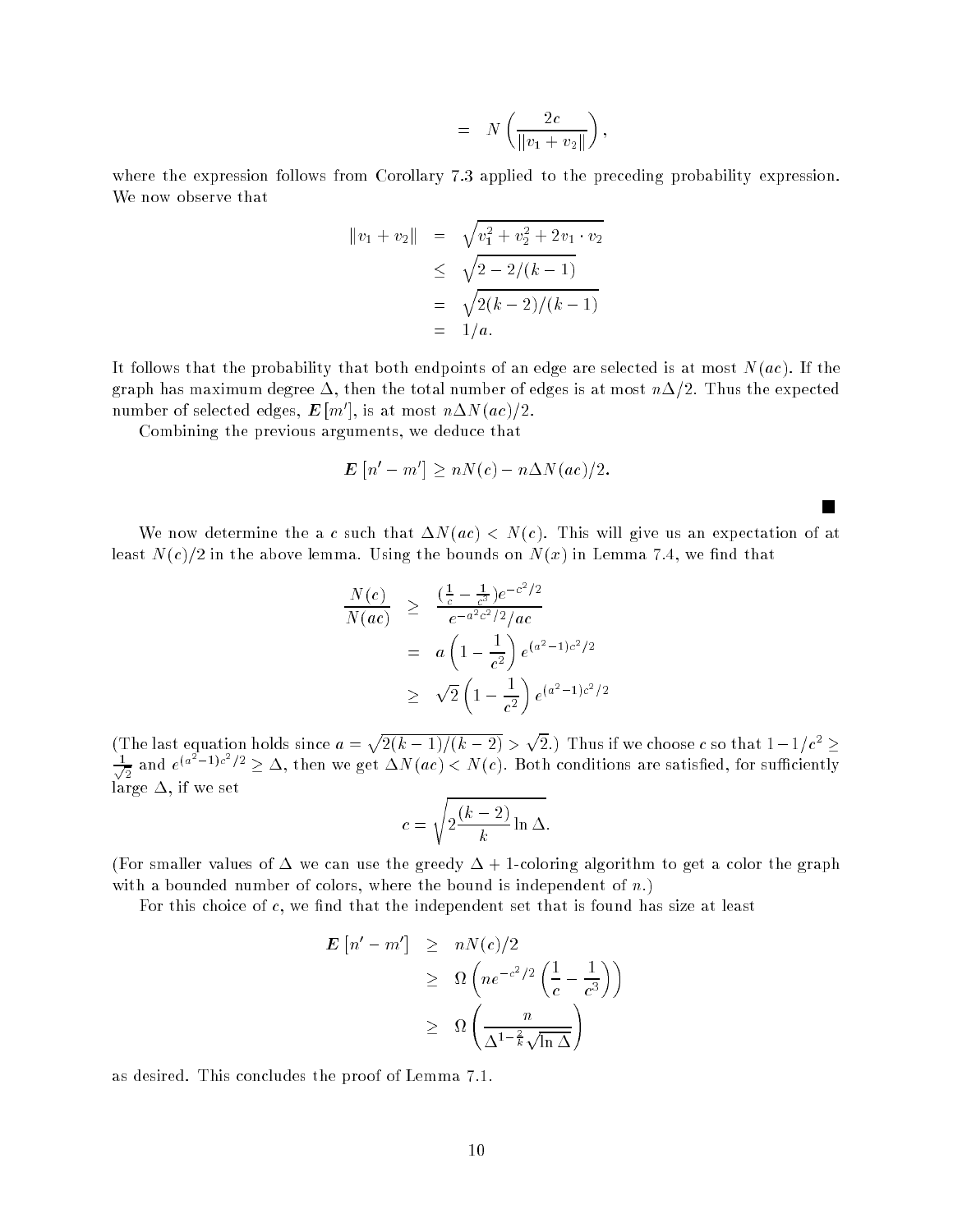#### 7.3 Adding Wigderson's Technique

To conclude, we now determine absolute approximation ratios independent of  $\Delta$ . This involves another application of Wigderson's technique. If the graph has any vertex of large degree, then we use the fact that its neighborhood is large and is vector  $(k-1)$ -chromatic, to find a large independent set in its neighborhood. If no such vertex exists, then the graph has small maximum degree, so we can use Lemma 7.1 to find a large independent set in the graph. After extracting such an independent set, we recurse on the rest of the graph. The following lemma describes the details, and the correct choice of the threshold degree.

**Lemma 7.6** For every integer function  $k = k(n)$ , any vector k-colorable graph on n vertices can be semicolored with  $O(n^{1-3/(k+1)}\log^{1/2} n)$  colors by a probabilistic polynomial time algorithm.

**Proof:** Given a vector k-colorable graph  $G$ , we show how to find an independent set of size  $\Omega(n^{3/(k+1)}/\log^{1/2} n)$  in the graph. Assume, by induction on k, that there exists a constant  $c > 0$ s.t. we can find an independent set of size  $ci^{3/(k'+1)}/(\log^{1/2}i)$  in any  $k'$ -vector chromatic graph on i nodes, for  $k' < k$ . We now prove the inductive assertion for k.

Let  $\Delta_k = \Delta_k(n) = n^{k/(k+1)}$ . If G has a vertex of degree greater than  $\Delta_k(n)$ , then we find a large independent set in the neighborhood of  $G$ . By Lemma 4.3, the neighborhood is vector  $(k-1)$ -colorable. Hence we can find in this neighborhood, an independent set of size at least  $c(\Delta_k)^{3/k}/(\log^{1/2}\Delta_k)\geq cn^{3/(k+1)}/(\log^{1/2}n).$  If G does not have a vertex of degree greater than  $\Delta_k(n)$ , then by Lemma 7.1, we can find an independent set of size at least  $cn/(\Delta_k)^{1-2/k}/\log^{1/2}\Delta_k\geq 1$  $cn^{3/(k+1)}/\log^{1/2} n$  in G. This completes the induction.

By now assigning a new color to each such independent set, we find that we can color at least  $n/2$  vertices, using up at most  $O(n^{1-3/(k+1)} \log^{1/2} n)$  colors.

The semicolorings guaranteed by Lemmas 7.1 and 7.6 can be converted into colorings using Lemma 5.1, yielding the following theorem.

**Theorem 7.7** Any vector k-colorable graph on n nodes with maximum degree  $\Delta$  can be colored, in probabilistic polynomial time, using  $\min\{O(\Delta^{1-2/k}\sqrt{\ln \Delta}\log n), O(n^{1-3/(k+1)}\sqrt{\ln n})\}\;$ colors.

#### 8 Duality Theory

The most intensively studied relaxation of a semidefinite programming formulation to date is the Lovász  $\vartheta$ -function [23, 24, 33]. This relaxation of the clique number of a graph led to the first polynomial-time algorithm for finding the clique and chromatic numbers of perfect graphs. We now investigate a connection between  $\vartheta$  and a close variant of the vector chromatic number.

Intuitively, the clique and coloring problems have a certain "duality" since large cliques prevent a graph from being colored with few colors. Indeed, it is the equality of the clique and chromatic numbers in perfect graphs which lets us compute both in polynomial time. We proceed to formalize this intuition. The duality theory of linear programming has an extension to semidefinite programming. With the help of Eva Tardos and David Williamson, we have shown that in fact the  $\vartheta$ -function and a close variant of the vector chromatic number are semidefinite programming duals to one another and are therefore equal.

We first define the variant.

**Definition 8.1** Given a graph  $G = (V, E)$  on n vertices, a strict vector k-coloring of G is an assignment of unit vectors  $u_i$  from the space  $\mathbb{R}^n$  to each vertex  $i \in V$ , such that for any two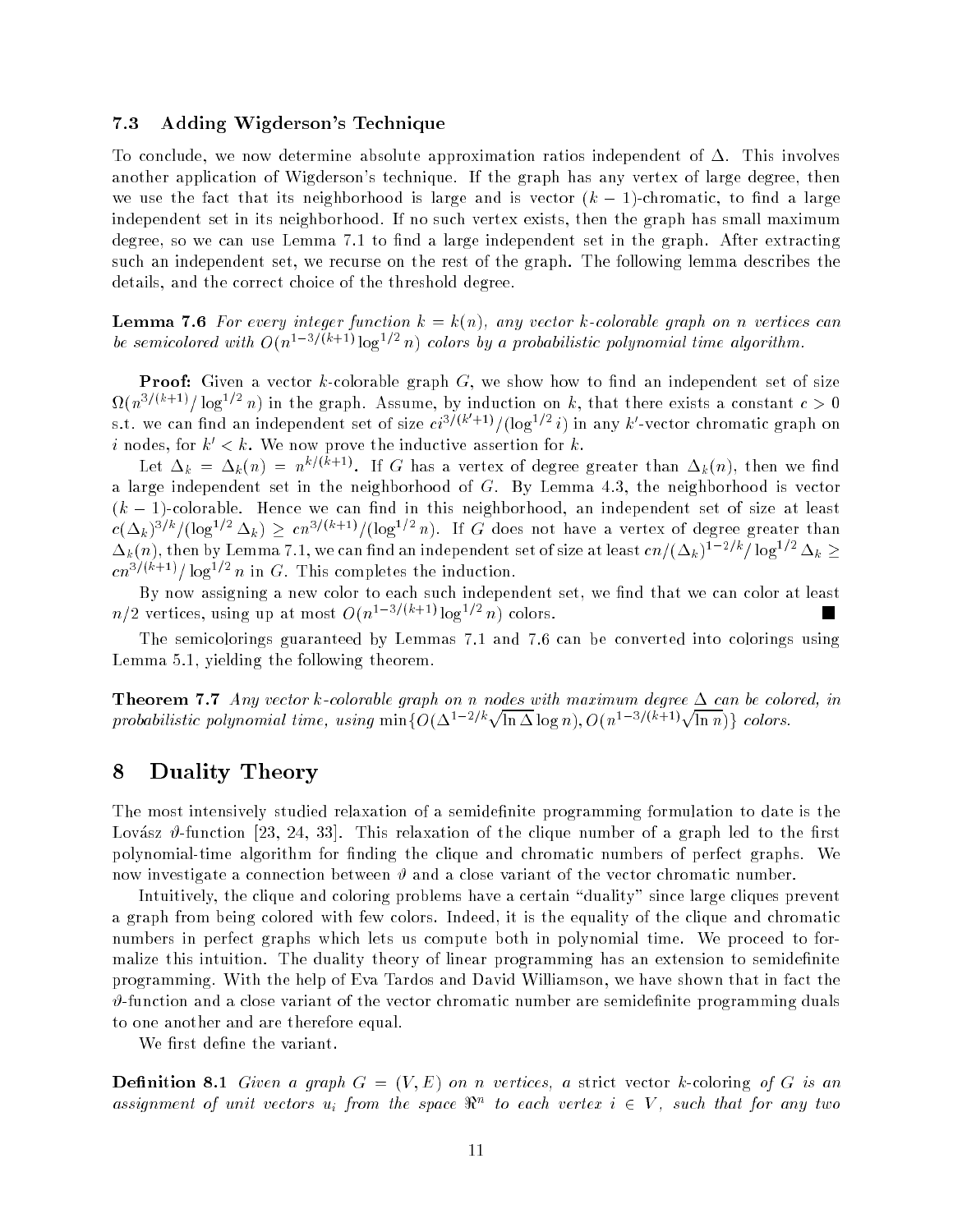adjacent vertices  $i$  and  $j$  the dot product of their vectors satisfies the equality

$$
\langle u_i, u_j \rangle = -\frac{1}{k-1}.
$$

As usual we say that a graph is strictly vector  $k$ -colorable if it has a strict vector  $k$ -coloring. The strict vector chromatic number of a graph is the smallest real number k for which it has a strict vector  $k$ -coloring. It follows from the definition that the strict vector chromatic number of any graph is lower bounded by the vector chromatic number.

**Theorem 8.1** The strict vector chromatic number of G is equal to  $\vartheta(\overline{G})$ .

**Proof:** The dual of our strict vector coloring semidefinite program is as follows (cf.  $[2]$ ):

maximize 
$$
-\sum p_{ii}
$$
  
\nwhere  $\{p_{ij}\}$  is positive semidefinite  
\nsubject to  $\sum_{i \neq j} p_{ij} \geq 1$   
\n $p_{ij} = p_{ji}$   
\n $p_{ij} = 0$  for  $(i, j) \notin E$  and  $i \neq j$ 

By duality, the value of this SDP is  $-1/(k - 1)$  where k is the strict vector chromatic number. Our goal is to prove  $k = \vartheta$ . As before, the fact that  $\{p_{ij}\}$  is positive semidefinite means we can find vectors  $v_i$  such that  $p_{ij} = \langle v_i, v_j \rangle$ . The last constraint says that the vectors v form an orthogonal *labeling* [24], i.e. that  $\langle v_i, v_j \rangle = 0$  for  $(i, j) \notin E$ . We now claim that the above optimization problem can be reformulated as follows:

$$
\text{maximize } \frac{-\sum \langle v_i, v_i \rangle}{\sum_{i \neq j} \langle v_i, v_j \rangle}
$$

over all orthogonal labelings  $\{v_i\}$ . To see this, consider an orthogonal labeling and define  $\mu =$  $\sum_{i\neq j}\langle v_i,v_j\rangle$ . Note this is the value of the first constraint in the first formulation of the dual (that is, the constraint is  $\mu \leq 1$ ) and of the denominator in the second formulation. Then in an optimum solution to the first formulation, we must have  $\mu = 1$ , since otherwise we can divide each  $v_i$  by  $\sqrt{\mu}$  and get a feasible solution with a larger objective value. Thus the optimum of the second formulation is at least as large as that of the first. Similarly, given any optimum  $\{v_i\}$  for the second formulation,  $v_i/\sqrt{\mu}$  forms a feasible solution to the first formulation with the same value. Thus the optima are equal. We now manipulate the second formulation.

$$
\max \frac{-\sum \langle v_i, v_i \rangle}{\sum_{i \neq j} \langle v_i, v_j \rangle} = \max \frac{-\sum \langle v_i, v_i \rangle}{\sum_{i,j} \langle v_i, v_j \rangle - \sum \langle v_i, v_i \rangle}
$$

$$
= \left( \min \frac{\sum_{i,j} \langle v_i, v_j \rangle - \sum \langle v_i, v_i \rangle}{-\sum \langle v_i, v_i \rangle} \right)^{-1}
$$

$$
= \left( \min \frac{\sum_{i,j} \langle v_i, v_j \rangle}{\sum \langle v_i, v_i \rangle} + 1 \right)^{-1}
$$

$$
= -\left( \max \frac{\sum_{i,j} \langle v_i, v_j \rangle}{\sum \langle v_i, v_i \rangle} - 1 \right)^{-1}.
$$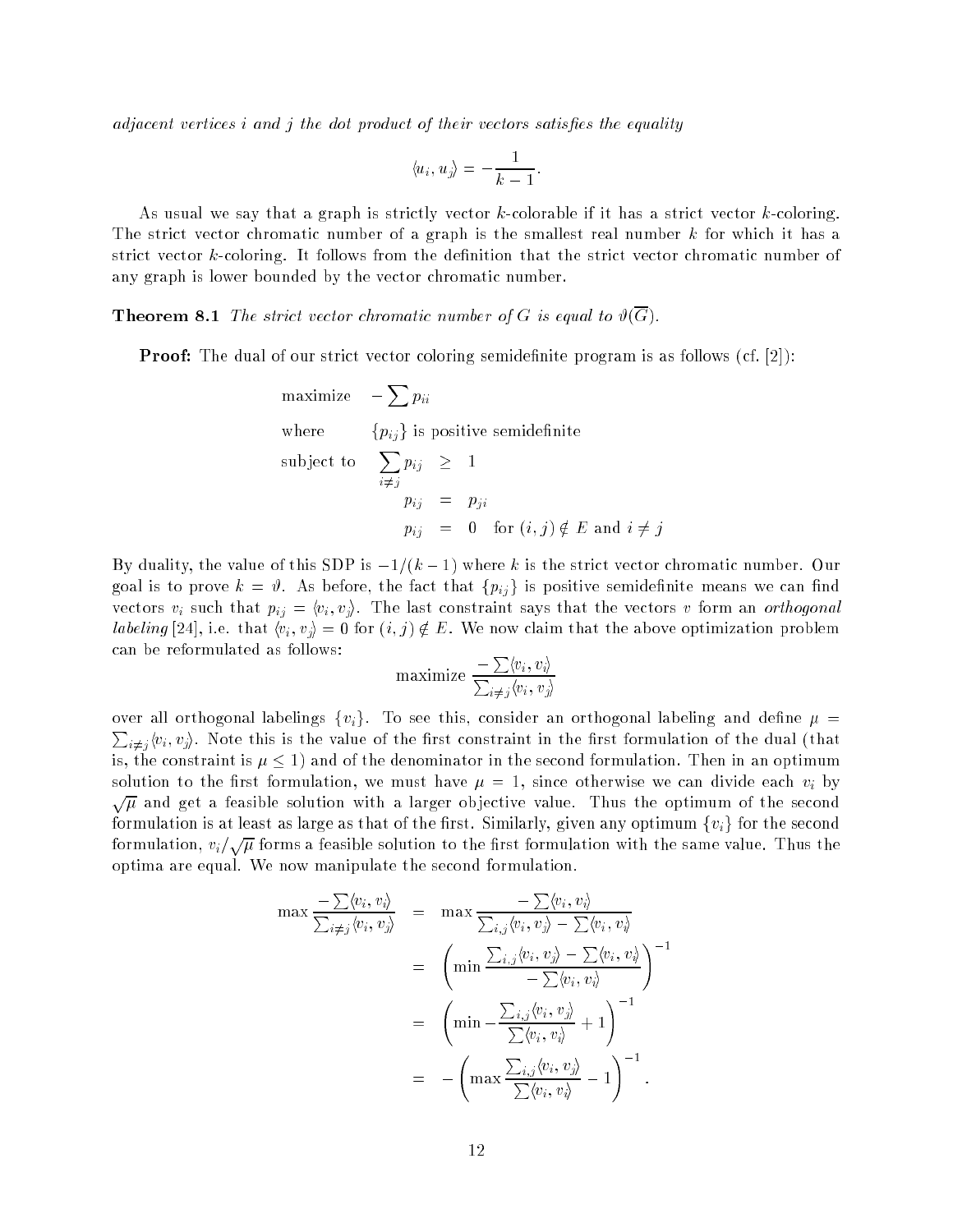It follows from the last equation that the vector chromatic number is

$$
\max \frac{\sum_{i,j} \langle v_i, v_j \rangle}{\sum \langle v_i, v_i \rangle}.
$$

However, by the same argument as used to reformulate the dual, this is equal to problem of maximizing  $\sum_{i,j} \langle v_i, v_j \rangle$  over all orthogonal labelings such that  $\sum \langle v_i, v_j \rangle \leq 1$ . This is simply Lovász's  $\vartheta_3$  formulation of the  $\vartheta$ -function [24, page 287]. H.

#### 9 The Gap between Vector Colorings and Chromatic Numbers

The performance of our randomized rounding approach seems far from optimum. In this section we ask why, and show that the problem is not in the randomized rounding but in the gap between the original problem and its relaxation. We investigate the following question: given a vector  $k$ colorable graph G, how large can its chromatic number be in terms of k and  $n$ ? We will show that a graph with chromatic number  $n^{-(+)}$  can have bounded vector chromatic number. This implies that our technique is tight in that it is not possible to guarantee a coloring with  $n^{\circ(1)}$  colors on all vector 3-colorable graphs.

**Definition 9.1** The Kneser graph  $K(m, r, t)$  is defined as follows: the vertices are all possible r-sets from a universe of size m; and, the vertices  $v_i$  and  $v_j$  are adjacent if and only if the corresponding r-sets satisfy  $|S_i \cap S_j| < t$ .

We will need following theorem of Milner [36] regarding intersecting hypergraphs. Recall that a collection of sets is called an antichain if no set in the collection contains another.

**Theorem 9.1 (Milner)** Let  $S_1, \ldots, S_{\alpha}$  be an antichain of sets from a universe of size m such that, for all  $i$  and  $j$ ,

$$
|S_i \cap S_j| \geq t.
$$

Then, it must be the case that

$$
\alpha \leq \binom{m}{\frac{m+t+1}{2}}.
$$

Notice that using all q-sets, for  $q = (m + t + 1)/2$ , gives a tight example for this theorem.

The following theorem establishes that the Kneser graphs have a large gap between their vector chromatic number and chromatic numbers.

**Theorem 9.2** Let  $n = \binom{m}{r}$  denote the number of vertices of the graph  $K(m,r,t)$ . For  $r = m/2$ and  $t = m/8$ , the graph  $K(m, r, t)$  is 3-vector colorable but has chromatic number at least  $n^{0.0113}$ .

**Proof:** We prove a lower bound on the Kneser graph's chromatic number  $\chi$  by establishing an upper bound on its independence number  $\alpha$ . It is easy to verify that the  $\alpha$  in Milner's theorem is exactly the independence number of the Kneser graph. To bound  $\chi$  observe that

$$
\begin{array}{rcl}\n\chi & \geq & \frac{n}{\alpha} \\
& \geq & \frac{\binom{m}{r}}{\binom{m}{(m+t)/2}}\n\end{array}
$$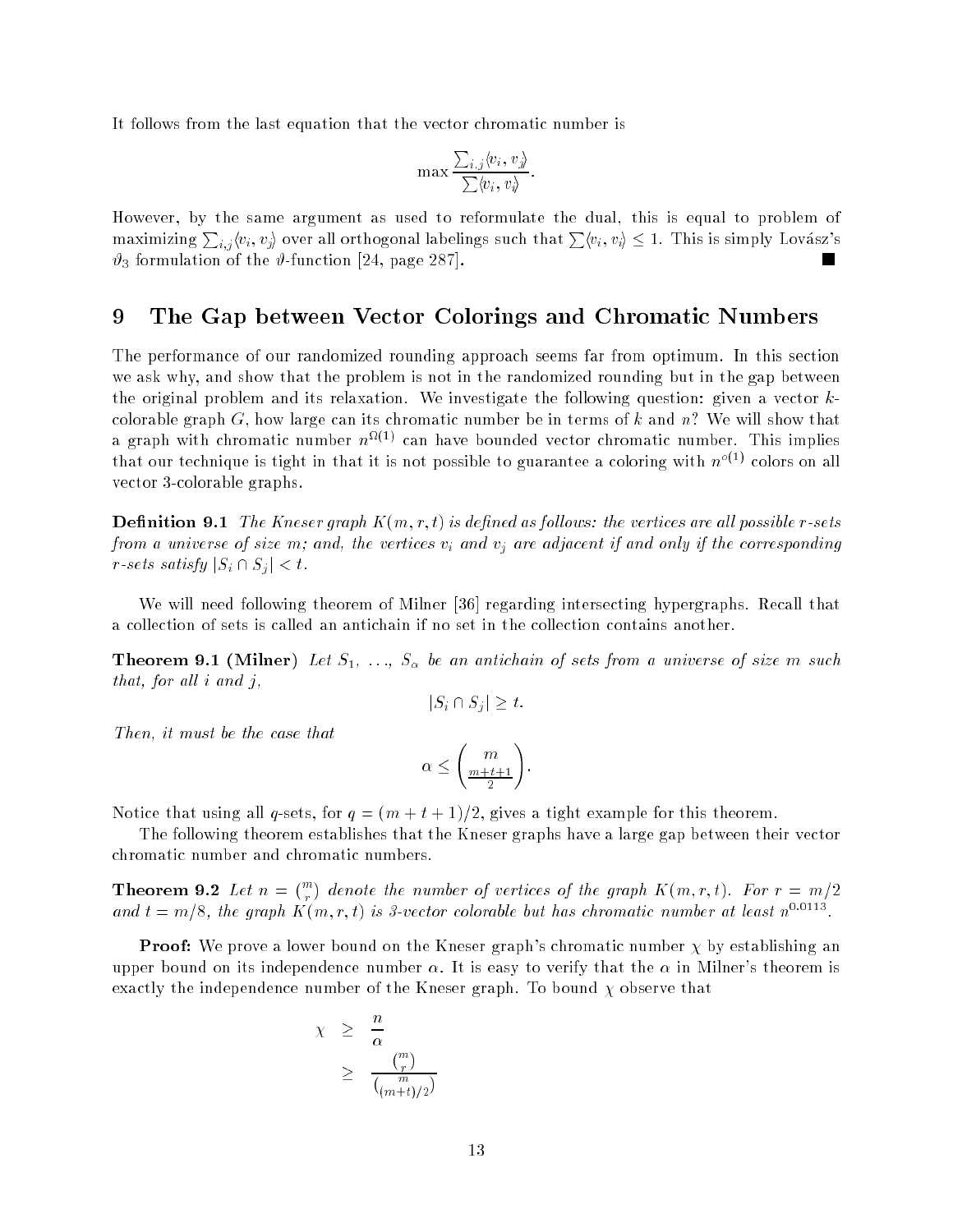$$
= \frac{\binom{m}{m/2}}{\binom{m}{9m/16}}
$$
  
\n
$$
\approx \frac{2^m (1 - o(1))}{2^{(1 - o(1))m((9/16)\lg(16/9) + (7/16)\lg(16/7))}}
$$
  
\n
$$
\geq 2^{.0113m} \text{ for large enough } m.
$$

In the above sequence, the fourth line uses the approximation

$$
\binom{m}{\beta m} \approx 2^{m(-\beta \lg \beta - (1-\beta)\lg(1-\beta))}/\sqrt{c_{\beta}m},
$$

for every  $\beta \in (0,1)$ , where  $c_{\beta}$  is a constant depending only on  $\beta$ . Using the inequality

$$
n = \binom{m}{r} \le 2^m,
$$

we obtain  $m \geq \lg n$  and thus

$$
\chi \ge (1.007864)^{\lg n} = n^{\lg 1.007864} \approx n^{0.0113}.
$$

Finally, it remains to show that the vector chromatic number of this graph is 3. This follows by associating with each vertex  $v_i$  an m-dimensional vector obtained from the characteristic vector of the set  $S_i$ . In the characteristic vector,  $+1$  represents an element present in  $S_i$  and  $-1$  represents elements absent from  $S_i$ . The vector associated with a vertex is the characteristic vector of  $S_i$ scaled down by a factor of  $\sqrt{m}$  to obtain a unit vector. Given vectors corresponding to sets  $S_i$ and  $S_j$ , the dot product gets a contribution of  $-1/m$  for coordinates in  $S_i\Delta S_j$  and  $+1/m$  for the others. (Here  $A\Delta B$  represents the symmetric difference of the two sets, i.e., the set of elements which occur in exactly one of A or B.) Thus the dot product of two adjacent vertices, or sets with intersection at most  $t$ , is given by

$$
1 - \frac{2|S_i \Delta S_j|}{m} = 1 - \frac{2(|S_i| + |S_j| - 2|S_i \cap S_j|)}{m} \le 1 - \frac{4r - 4t}{m} = -1/2.
$$

**I** 

This implies that the vector chromatic number is 3.

More refined calculations can be used to improve this bound somewhat.

**Theorem 9.3** There exists a Kneser graph  $K(m, r, t)$  which is 3-vector colorable but has chromatic number exceeding  $n^{0.016101}$ , where  $n = \binom{m}{n}$  denotes the number of vertices in the graph. Further, for large k, there exists a Kneser graph  $K(m, r, t)$  which is k-vector colorable but has chromatic  $number\e$ ceeding  $n^{334}$ 

**Proof:** The basic idea is to improve the bound on the vector chromatic number of the Kneser graph using an appropriately weighted version of the characteristic vectors. We use weights a and 1 to represent presence and absence, respectively, of an element in the set corresponding to a vertex in the Kneser graph, with appropriate scaling to obtain a unit vector. The value of a which minimizes the vector chromatic number can be found by differentiation and is

$$
A = -1 + \frac{mr}{r^2 - rt} - \frac{mt}{r^2 - rt}
$$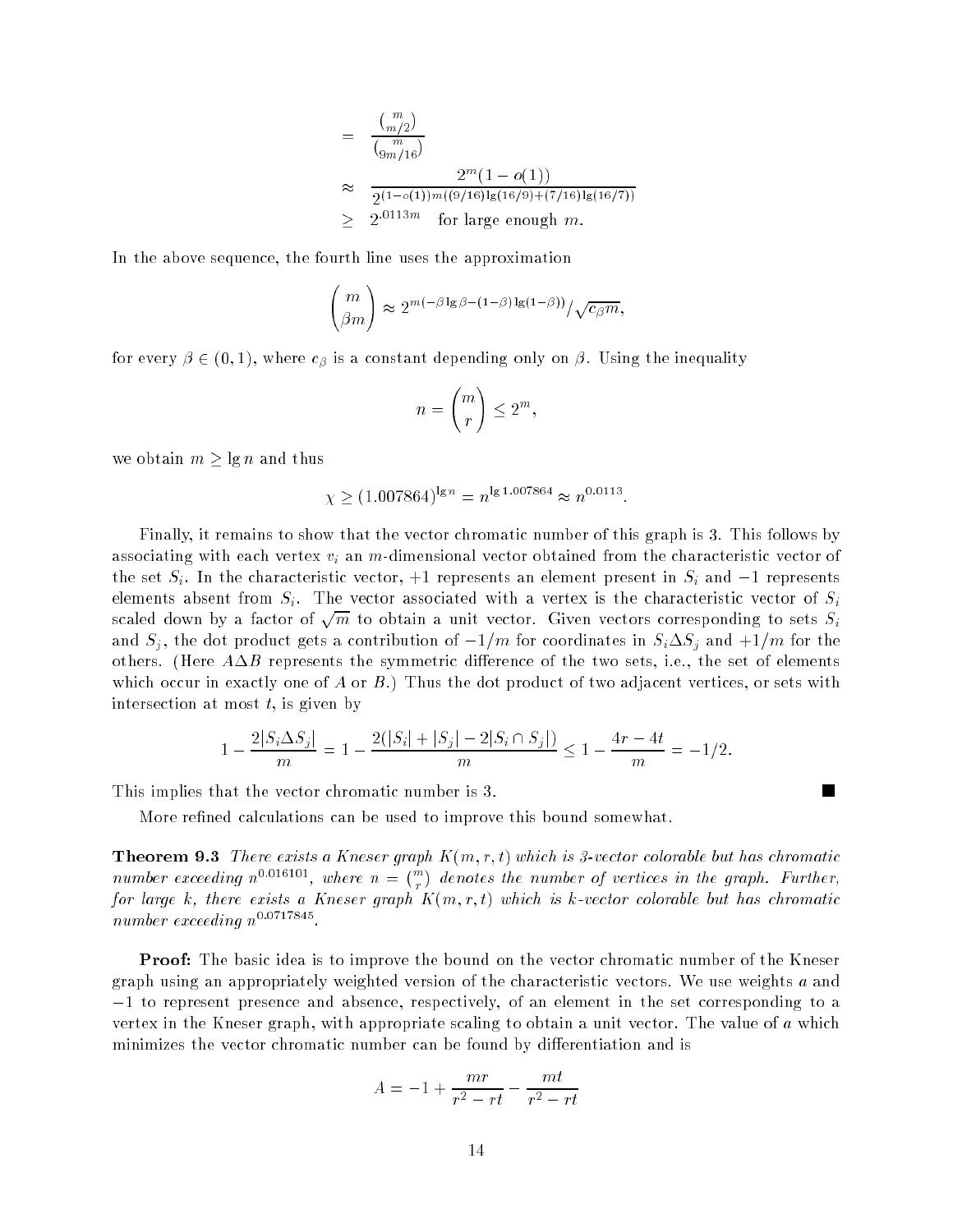Setting  $a = A$  proves that the vector chromatic number is at most

$$
\frac{m(r-t)}{r^2-mt}.
$$

At the same time, using Milner's Theorem proves that the exponent of the chromatic number is at least

$$
1 - -\frac{(m-t)\log\frac{2m}{m-t} + (m+t)\log\frac{2m}{m+t}}{2\left((m-r)\log\frac{m}{m-r} + r\log\frac{m}{r}\right)}.
$$

By plotting these functions, we have shown that there is a set of values with vector chromatic number 3 and chromatic number at least n0:016101 . For large constant vector chromatic numbers, the limiting value of the exponent of the chromatic number is roughly 0:0717845. **I** 

#### $10$ **Conclusions**

The Lovász number of a graph has been a subject of active study due to the close connections between this parameter and the clique and chromatic numbers. In particular, the following "sandwich theorem" was proved by Lovász [33] (see Knuth [32] for a survey).

$$
\omega(G) \le \vartheta(\overline{G}) \le \chi(G). \tag{1}
$$

This led to the hope that the following question may have an affirmative answer. Do there exist  $\epsilon$ ,  $\epsilon' > 0$  such that, for any graph G on n vertices

$$
\frac{\vartheta(\overline{G})}{n^{1-\epsilon}} \le \omega(G) \le \vartheta(\overline{G}) \le \chi(G) \le \vartheta(\overline{G}) \times n^{1-\epsilon'}?
$$
\n(2)

Our work in this paper proves a weak but non-trivial upper bound on the the chromatic number of G in terms of  $\vartheta(\overline{G})$ . However, this is far from achieving the bound conjectured above and subsequent to our work, two results have ended up answering this question negatively. Feige [16] has shown that for every  $\epsilon > 0$ , there exist families of graphs for which  $\chi(G) > \vartheta(G) n^{1-\epsilon}$ . Interestingly, families of graphs exhibited in Feige's work use the construction of Section 9 as a starting point. Even more conclusively, the results of Hastad [26] and Feige and Kilian [18] have shown that no polynomial time computable function approximates the clique number or chromatic number to within factors of  $n^{1-\epsilon}$ , unless NP=RP. Thus no simple modification of the  $\vartheta$  function is likely to provide a much better approximation guarantee.

In related results, Alon and Kahale [5] have also been able to use the semidefinite programming technique in conjunction with our techniques to obtain algorithms for computing bounds on the clique number of a graph with linear-sized cliques, improving upon some results due to Boppana and Halldorsson [10]. Independent of our results, Szegedy [41] has also shown that a similar construction yields graphs with vector chromatic number at most 3 but which are not colorable using  $n^{0.05}$  colors. Notice that the exponent obtained from his result is better than the one in Section 9. Alon [3] has obtained a slight improvement over Szegedy's bound by using an interesting variant of the Kneser graph construction. Finally, the main algorithm presented here has been derandomized in a recent work of Maha jan and Ramesh [35].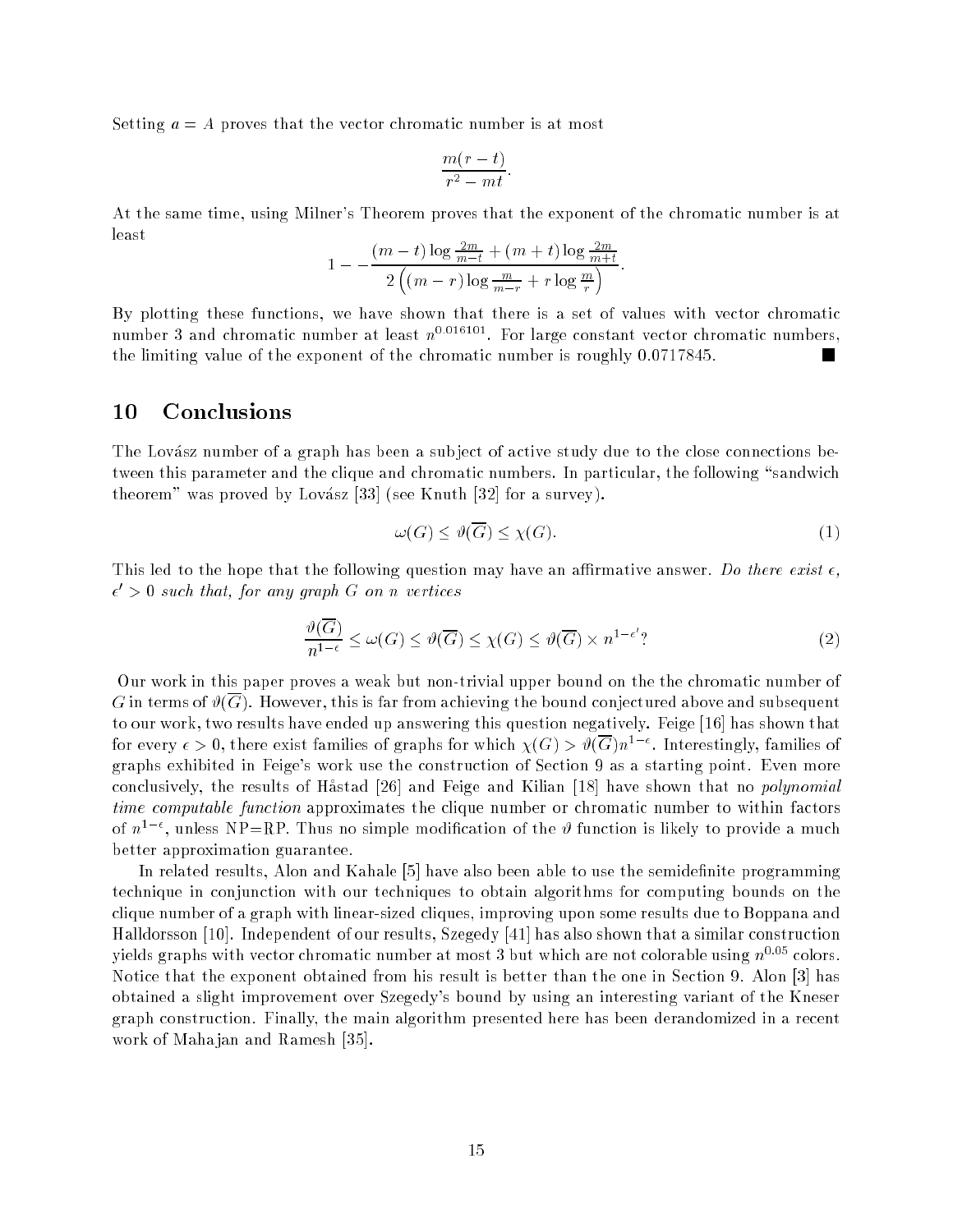# Acknowledgments

Thanks to David Williamson for giving us a preview of the MAX-CUT result [21] during a visit to Stanford. We are indebted to John Tukey and Jan Pedersen for their help in understanding multidimensional probability distributions. Thanks to David Williamson and Eva Tardos for discussions of the duality theory of SDP. We thank Noga Alon, Don Coppersmith, Jon Kleinberg, Laci Lovasz and Mario Szegedy for useful discussions, and the anonymous referees for the careful comments.

# References

- [1] D. Aldous. Probability Approximations via the Poisson Clumping Heuristic. Springer-Verlag, New York, 1989.
- [2] F. Alizadeh. Interior point methods in semidefinite programming with applications to combinatorial optimization. In Proceedings of the 2nd MPS Conference on Integer Programming and Combinatorial Optimization, Carnegie-Mellon University, 1992. To appear in SIAM Journal on Optimization.
- [3] N. Alon. Personal Communication, August 1994.
- [4] N. Alon and N. Kahale. A spectral technique for coloring random 3-colorable graphs. In Proceedings of the Twenty-Sixth ACM Symposium on Theory of Computing, pp. 346-353. 1994.
- [5] N. Alon and N. Kahale. Approximating the independence number via the Theta function. Manuscript, 1995.
- [6] S. Arora, C. Lund, R. Motwani, M. Sudan and M. Szegedy. Proof Verification and Hardness of Approximation Problems. In Proceedings 33rd Annual IEEE Symposium on Foundations of Computer Science, pp.  $14–23$ , 1992.
- [7] M. Bellare and M. Sudan. Improved Non-approximability Results. In Proceedings of the Twenty-Sixth ACM Symposium on Theory of Computing, pp. 184–193, 1994.
- [8] C. Berge. Graphs and Hypergraphs. North-Holland, Amsterdam, 1973.
- [9] A. Blum. New approximation algorithms for graph coloring. Journal of the ACM, 41:470-516, 1994.
- [10] R.B. Boppana and M.M. Halldorsson. Approximating maximum independent sets by excluding subgraphs.  $BIT, 32:180-196, 1992.$
- [11] P. Briggs, K.D. Cooper, K. Kennedy, and L. Torczon. Coloring heuristics for register allocation. In Proceedings of the SIGPLAN 89 Conference on Programming Language Design and *Implementation*, pp. 275-274, 1989.
- [12] G.J. Chaitin. Register allocation and spilling via graph coloring. In Proceedings of the SIG-PLAN 89 Conference on Compiler Construction, pp. 98–101, 1982.
- [13] G.J. Chaitin, M.A. Auslander, A.K. Chandra, J. Cocke, M.E. Hopkins, and P.W. Markstein. Register allocation via coloring. Computer Languages, 6:47-57, 1981.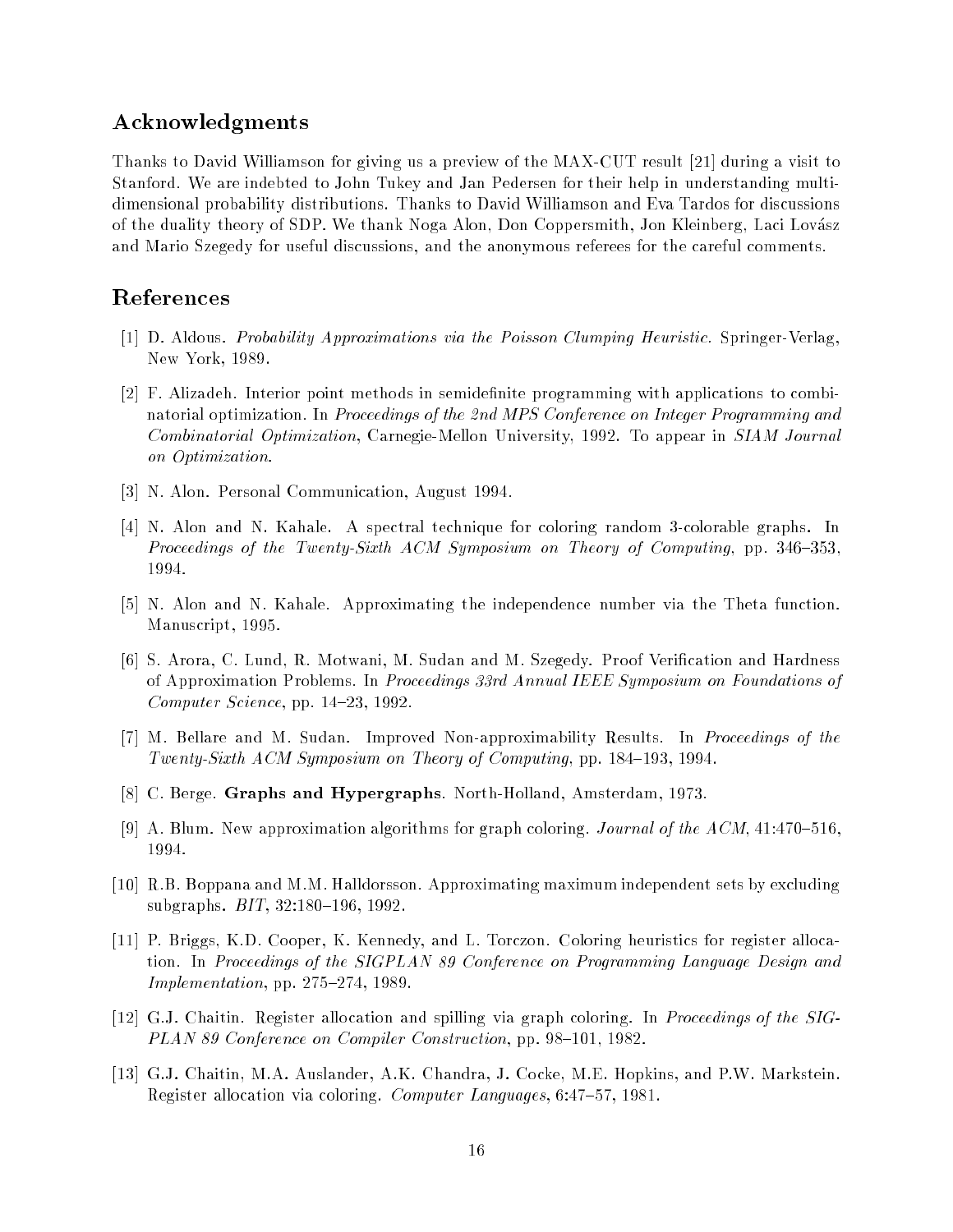- [14] William Feller. An Introduction to Probability Theory and Its Applications. John Wiley & Sons, New York, 1968.
- [15] P. Frankl and V. Rodl. Forbidden Intersections. Transactions of the American Mathematical  $Society, 300:259–286, 1994.$
- [16] U. Feige. Randomized graph products, chromatic numbers, and the Lovasz theta-function. In Proceedings of the 27th Annual ACM Symposium on Theory of Computing, pp. 635-640, 1995.
- [17] U. Feige, S. Goldwasser, L. Lovász, S. Safra, and M. Szegedy. Interactive proofs and the hardness of approximating cliques. em Journal of the ACM,  $43(2):268{-}292$ , March 1996.
- [18] U. Feige and J. Kilian. Zero knowledge and chromatic number. In Proceedings of the 11th Annual Conference on Structure in Complexity Theory, 1996.
- [19] A. Frieze and M. Jerrum. Improved approximation algorithms for MAX k-CUT and MAX BISECTION. Manuscript, June 1994.
- [20] Michael R. Garey and David S. Johnson. Computers and Intractability: A Guide to the Theory of NP-Completeness. W.H. Freeman, 1979.
- [21] Michel X. Goemans and David P. Williamson. Improved approximation algorithms for maximum cut and satisfiability problems. Journal of the  $ACM$ , 42:1115-1145, 1995.
- [22] Gene H. Golub and C. F. Van Loan. Matrix Computations. Johns Hopkins University Press, Baltimore, 1983.
- [23] M. Grötschel, L. Lovász and A. Schrijver. The ellipsoid method and its consequences in combinatorial optimization. Combinatorica, 1:169-197, 1981.
- [24] M. Grötschel, L. Lovász and A. Schrijver. Geometric Algorithms and Combinatorial Optimization. Springer-Verlag, Berlin, 1987.
- [25] M.M. Halldorsson. A still better performance guarantee for approximate graph coloring. Information Processing Letters,  $45:19-23$ , 1993.
- [26] J. Hastad. Unque is hard to approximate within  $n^+$  ". In Proceedings of the 37th Annual IEEE Symposium on Foundations of Computer Science, 1996.
- [27] D. S. Johnson. Worst case behavior of graph coloring algorithms. Proc. 5th Southeastern Conf. on Combinatorics, Graph Theory and Computing, Congressus Numerantium X,  $513{-}527$ ,  $1974$ .
- [28] S. Khanna, N. Linial, and S. Safra. On the Hardness of Approximating the Chromatic Number. In Proceedings 2nd Israeli Symposium on Theory and Computing Systems, pp. 250–260, 1992.
- [29] S. Khanna, R. Motwani, M. Sudan, and U. Vazirani. On Syntactic versus Computational Views of Approximability. In Proceedings of the 35th IEEE Symposium on Foundations of Computer Science, pp. 819-830, 1994.
- [30] M. Kneser. Aufgabe 300. Jber. Deutsch. Math.-Verein., 58, 1955.
- [31] Donald E. Knuth. The Art of Computer Programming. Addison-Wesley, Reading, MA, 1971.